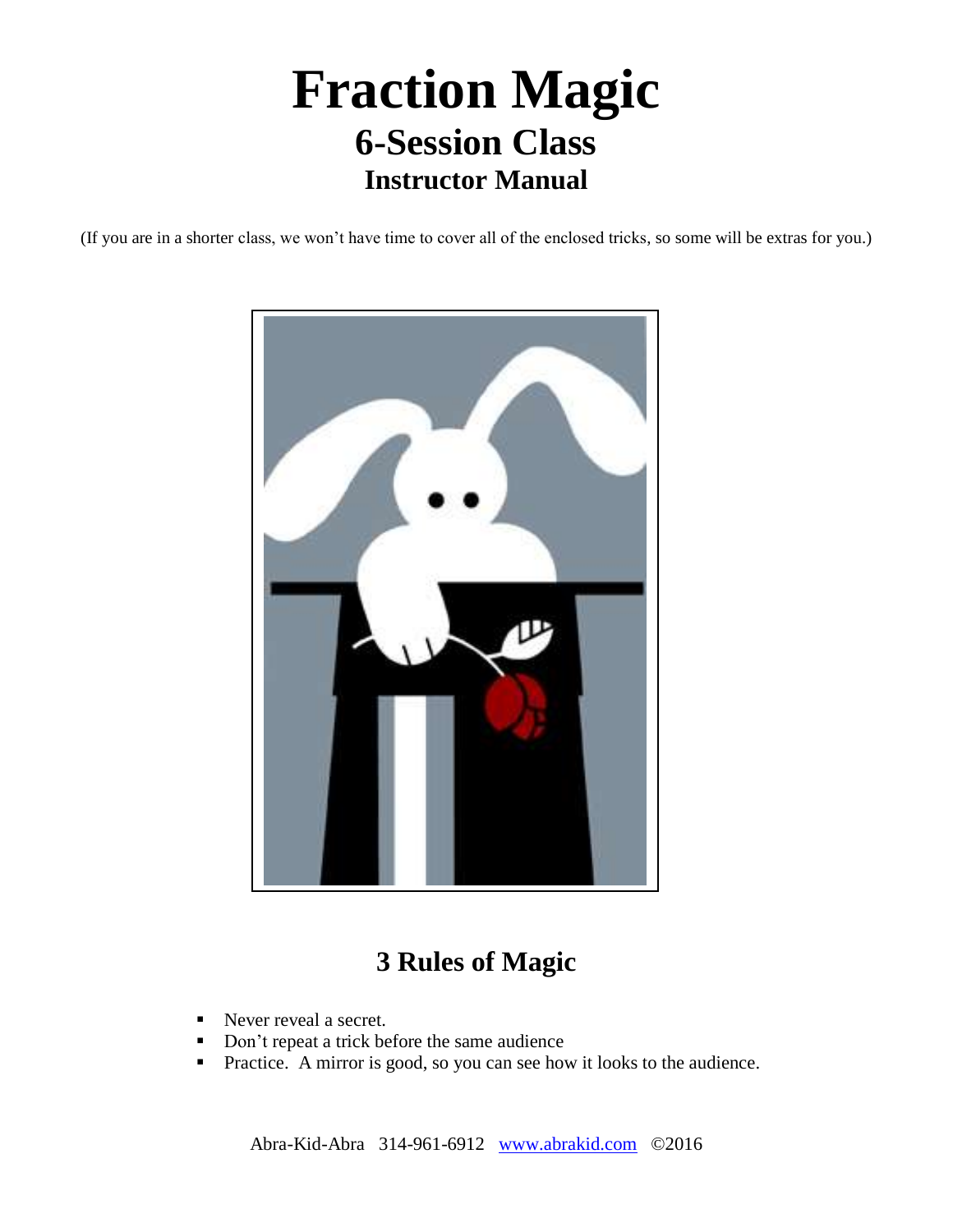# **Fraction Vision Box**

Effect: Show a box in which there is a cube with a different fraction on each side. While your back is turned, spectator is asked to put the cube in the box so that a fraction of his choice is on top. Then close the lid. You put the box behind your back, shaking the box, then hold it up to your ear to *hear* the fraction. You put the box back behind your back and correctly announce the chosen fraction!

Props: Number vision box, cube, and several black and a couple white sharpees.

Preparation: With the sharpees write a different fraction on each side of the cube. Use the black sharpee for all sides except black—use the white sharpee there.

Secret: Behind your back, you remove the lid and put it on a different side of the box. (See diagram.) When you shake it by your ear, you see the chosen fraction, though to the audience, nothing appears awry. When you put the box back behind your back, close up the lid, so all will be normal when you bring it back out.



Presentation: "Inside this box is a cube with 6 different fractions. I'm going to turn around. Would you select 1 of the fractions, show it to the audience, put the cube in the box so your fraction is facing up, then put the lid on the box. Let me know when you are done. (Take the box from spectator. Start shaking it as you put it behind your back & move the lid to a different side.) Did you know that different fractions have different sounds? I have a very well developed sense of hearing. I'm going to listen to the box. (Put it by your ear, glancing casually at the fraction.) Ah ha, very interesting. (Put it back behind your back & put the lid back on the normal side.) Was it…3/4 (name the fraction you saw)? Thank you.

Tips:

- When bringing the box out from behind your back to glimpse the fraction, pass it in front of your eyes en route to your ear, so you'll easily see it. (I.e. if box is in your right hand, pass it front of your eyes and shake it in your left ear.)
- Be sure as you bring it behind your back not to flash the fraction visible on the cube.
- You can repeat this trick.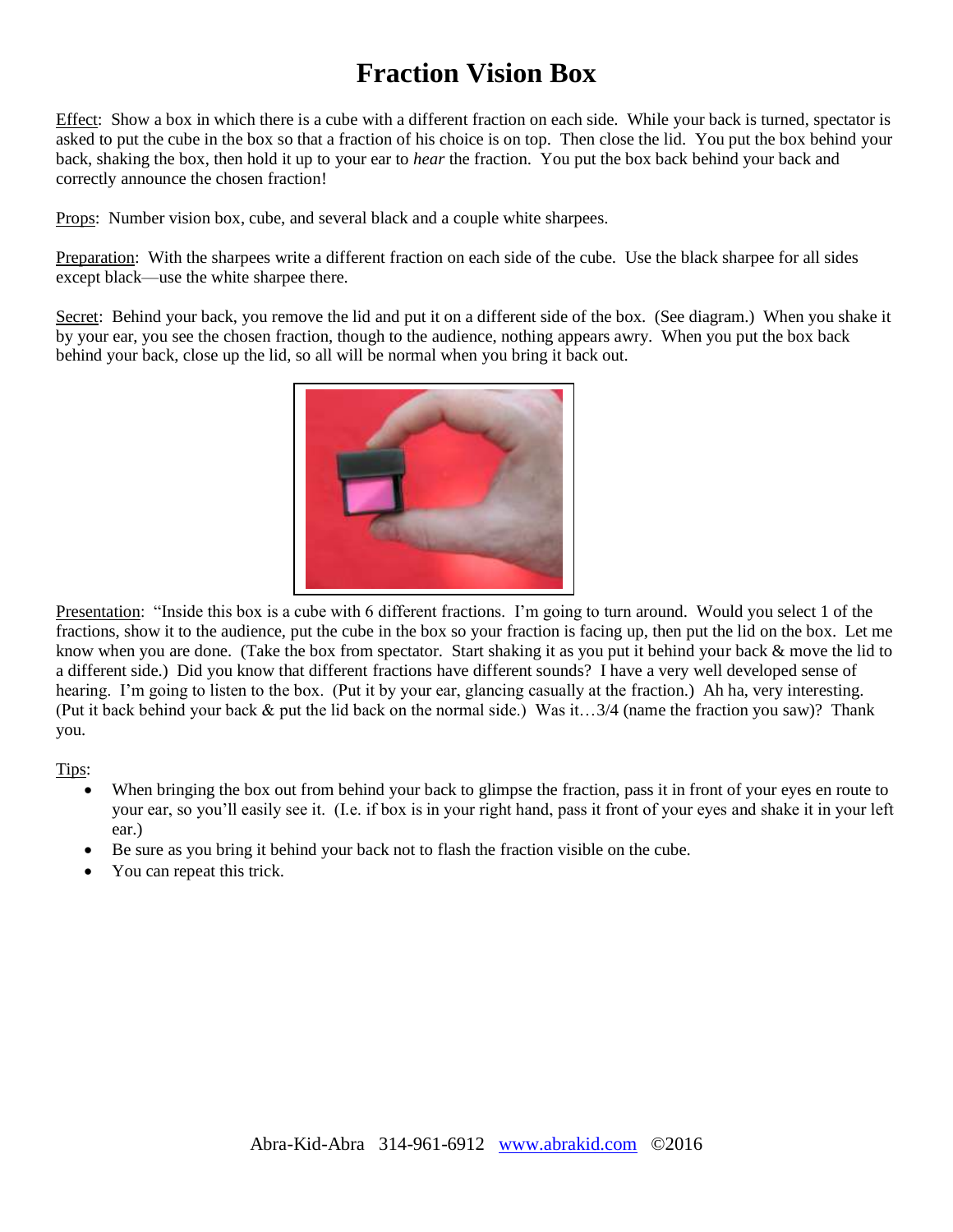### **Fraction Sala Bim**

Effect: You show a sheet with lots of different fractions. You point out several, then set the sheet down. You ask a spectator to pick any 2 digit number; add the digits together and subtract their total from his original number. (E.g. if he picks 43, 4+3=7. 43-7=36) You jot a prediction. The spectator notes the fraction beside his number (36 in our example)—8/24. You show your prediction: .333! You can repeat the trick with spectator choosing a different number and fraction.

Props: For each child: Fraction Sala Bim sheet, pad of paper, pen. For show: Larger  $(-11x17)$ laminated version.

Secret: There are many different fractions on the page, but each multiple of 9 has the same value (.333, which is what you predict)! When you do the above math calculation, you always wind up with a multiple of 9. So you know which value will be chosen! On the back of the page is an identical set of numbers and symbols, except that there is a different value on the multiples of 9 (.5). So if you casually turn the sheet over, the trick can be repeated with spectator choosing a different fraction.

Presentation: "What do you like to do in your spare time? In my spare time, I like to study fractions. I have a chart here with a bunch of them— $7/8$ ,  $2/3$ ,  $1/6$ ,... We're going to use this chart in a moment, but first I'm going to jot a prediction on this slip of paper (do so—jot .333).

I'd like you to name any 2 digit number. (e.g. 47. Jot it on your paper or the board.) OK, 47. When we add the digits together we get 11, right? (Jot 11 beneath 47.) Let's subtract these two to arrive at a final number.  $47-11=36$ .

|                | Fraction Sala Bim |          |          |
|----------------|-------------------|----------|----------|
| 1.7/8          | 26.2/4            | 51. 2/5  | 76. 8/9  |
| 2.2/3          | 27.5/15           | 52.1/14  | 77 5/18  |
| 3.1/6          | $28 \quad 3/8$    | 53.8/11  | 78.1/9   |
| $4 \quad 3/14$ | 29. 7/19          | 54. 6/18 | 79. 7/11 |
| 5.5/10         | 30.4/7            | 55. 8/40 | 80.3/6   |
| 6.8/12         | 31.2/13           | 56 1/17  | 81.927   |
| 7.4/17         | 32. 5/20          | 57. 5/12 | 82. 2/15 |
| 8.6/12         | 33.8/16           | 58. 3/10 | 83. 7/9  |
| 9.3/9          | $34 \frac{1}{12}$ | 59 7/13  | 84. 4/13 |
| 10.1/5         | 35. 6/17          | 60 4/17  | 85. 1/18 |
| $11 \t4/8$     | 36 8/24           | 61 2/9   | 86.5/9   |
| 12. 7/10       | 37 3/7            | 62.6/9   | 87. 8/20 |
| 13. 2/12       | 38.1/2            | 63.10/30 | 88.3/16  |
| 14. 5/23       | 39. 4/9           | 64.2/17  | 89. 6/14 |
| 15.3/5         | 40.6/8            | 65.7/12  | 90. 4/12 |
| 16.6/19        | 41. 2/19          | 66.4/5   | 91 7/11  |
| 17.8/10        | 42, 7/11          | 67.1/7   | 92. 3/19 |
| 18. 7/21       | 43 8/32           | 68 6/11  | 93 8/14  |
| 19 8/15        | 44 5/7            | 69.3/18  | 94. 5/25 |
| 20.5/6         | 45.2/6            | 70 8/11  | 95. 1/7  |
| 21.1/9         | 46. 7/15          | 71.5/17  | 96.4/20  |
| 22.6/7         | 47.4/19           | 72 1/3   | 97. 6/16 |
| 23. 4/22       | 48.6/10           | 73.4/14  | 98. 2/14 |
| 24. 7/14       | 49. 3/12          | 74 6/20  | 99.11/33 |
| 25. 3/17       | 50. 5/19          | 75.2/11  | 100.9/17 |

Would you look on the chart and say out loud what fraction is at—what number did we wind up at—36? (Spectator says e.g. 8/24) 8/24? You picked 8/24? No one has ever picked that fraction before…Fortunately (unfold you prediction and show it) that is what I predicted!"

If you like, start to take the fraction sheet away, then, as an afterthought, say that maybe you were lucky. Would they like to try it again? (yes) Put sheet back up, having subtly turned it around. Repeat the above.

Math Learning: 1) Learn a variety of fractions. 2) Adding (the 2 digits in a 2-digit number.) 3) Subtracting.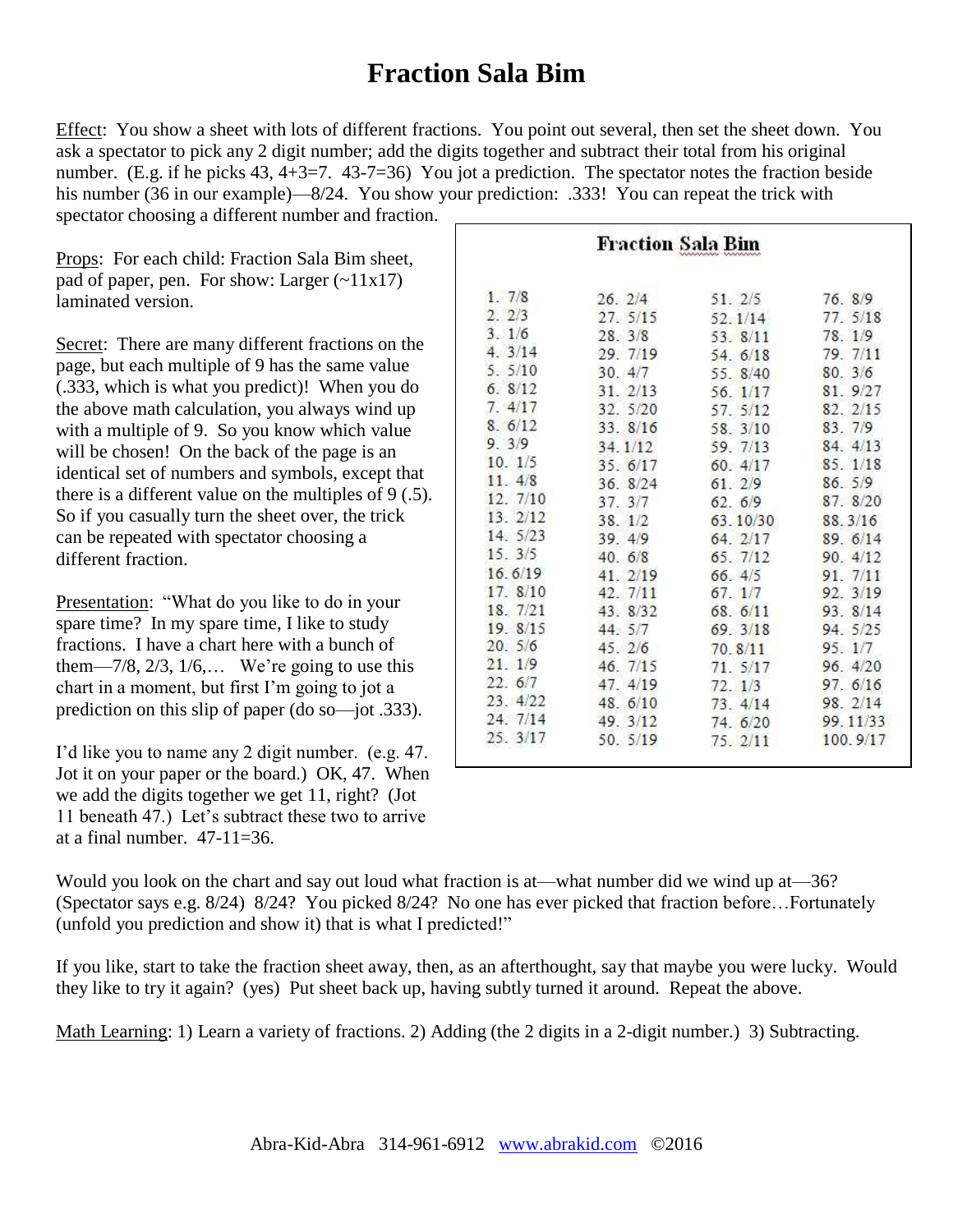### **Mr. Wizard**

Effect: Tell a spectator that you have a friend, Mr. Wizard, who knows all. Ask the spectator to name any fraction. But, you explain, don't say, for instance, 87/123. Let's keep it simply and use single digit numbers. E.g. you can say ½, 3/4, 5/9, etc. Spectator names a fraction. You get Mr. Wizard on the phone, hand the phone to the spectator, and Mr. Wizard tells the spectator her fraction!

Props: A telephone.

Secret: Arrange with a friend for him (or her) to play Mr. (or Ms.) Wizard. When he answers the phone, you start "Hello, is Mr. Wizard in?" This cues him that he should play Mr. Wizard, and he starts counting '1... 2… 3… 4…' When he gets to the number of the numerator, you interrupt, saying to the audience, "He says he knew I was going to call!" He then starts counting again, '1... 2... 3... 4...' When he gets to the number of the denominator, break in "We have someone who would like to know their card." Mr. Wizard then confirms '4/7' (or whatever the fraction is). You hand the phone to the spectator. If you have an audience and it's possible, put it on speaker phone at this point. Mr. Wizard reveals the fraction!

### **The 6 Fraction Swami (extra)**

Effect: You introduce your assistant, who has great mental powers. You show 6 slips of paper, each with a different fraction written on it. You send your assistant out of the room, and ask someone to touch any of 6 fractions that you have lined up on the table, so everyone knows the selection. You call your assistant back in and after some concentration, she reveals the chosen fraction!

Props: Pad of paper, pen.

Secret: The number of words you use to call Swami back in clues her as to the item. E.g. "Ready!" means the  $1<sup>st</sup>$  fraction. "Come in!" means fraction #2. "We are ready, come back in" denotes fraction #6... Agree with Swami in advance on which end you count from. Having Swami concentrate, look at the spectator, put hands over the items, etc. adds to the fun!

Math Learning: Counting, fraction familiarity.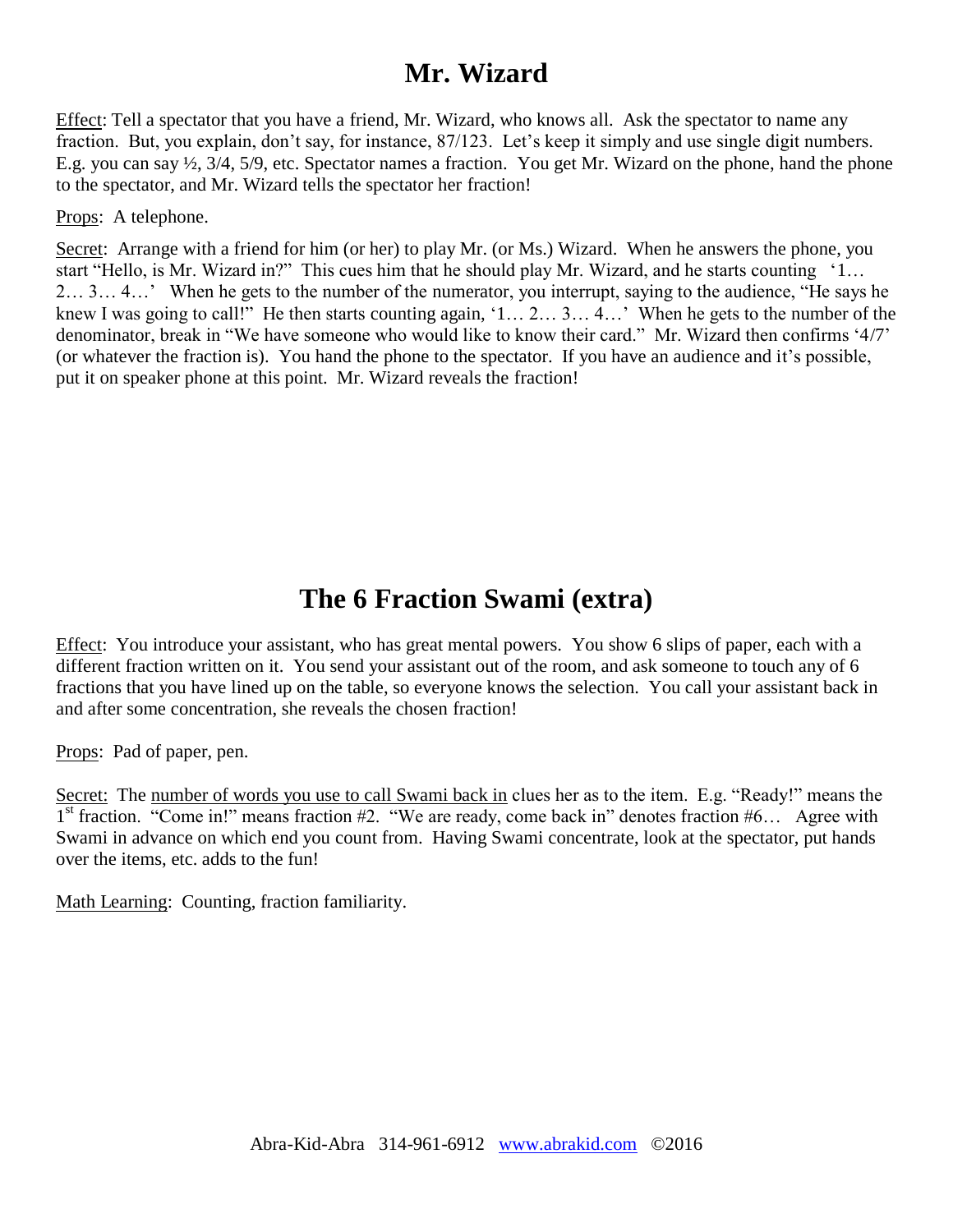### **Rapid Calculation Tricks - Fractions**

**Materials:** For each child: 1) 12 4x6 note cards 2) a pen or sharpee. 3) Lightning Calculation-Fractions worksheet.

#### **#1 Dividing by 5**

What is 12÷5? Answer: 2.4. What is 134÷5? Answer: 26.8 How do you arrive at these quickly?

With division, you can multiply both sides of the equation by the same number, and the answer is unchanged. Let's do this to make the problem easier by multiplying both sides by 2.

 $12\div 5 = 24\div 10$ . This is a much easier problem with the same answer. Just move the decimal on 24.0 1 space to the left to get 2.4

 $134\div 5 = 268\div 10 = 26.8$ 

Try the practice problems on the worksheet.

#### **#2 Dividing by 9 (** $x \div 9$  where  $x \lt 9$ )

What is 2/9? .2222 X divided by 9 (where  $X < 9$ ) is X repeated.

For 2-digit numbers, the same is true if you divide by 99. 43/99=? .434343

For 3 digit numbers, same divided by 999. 563÷999=.563563

Instructor note: When the last digit  $>5$ , it gets rounded up at the end. e.g.  $6\div 9=66666...$  Rounded, this is .6667 Try the practice problems on the worksheet.

#### **#3 Dividing by a decimal ending in .5**

What is 12x3.5? Double the decimal and halve the other number. The answer is the same, but it's easier to solve.  $6x7=42$ . Another example:  $14 \times 4.5 = ?7x9 = 63$ .

#### **#4 Dividing by 9 (x** $\div$ 9 where x $>$ 9)

Can you solve this problem:  $9\sqrt{123}$ 

- Put the 1<sup>st</sup> digit in the dividend, in this case, 1, atop the line.  $9\sqrt{123}$
- Add the 1 above the line to the next digit in the dividend, 2.  $1+2=3$ . Put 3 above the line.  $9\sqrt{123}$

13

Repeat. 3 (above the line)  $+3$  (next digit in dividend) =6. Put 6 above the line. Since it's above the last digit in the dividend, it is the remainder. So the answer is: 13 remainder 6, or 13 6/9.

Another example:

$$
9/2222 = ?
$$
  $1) 9/2222$   $2) 9/2222$   $3) 9/2222$   $4) 9/2222$   $4) 9/2222$ 

Try the practice problems on the worksheet.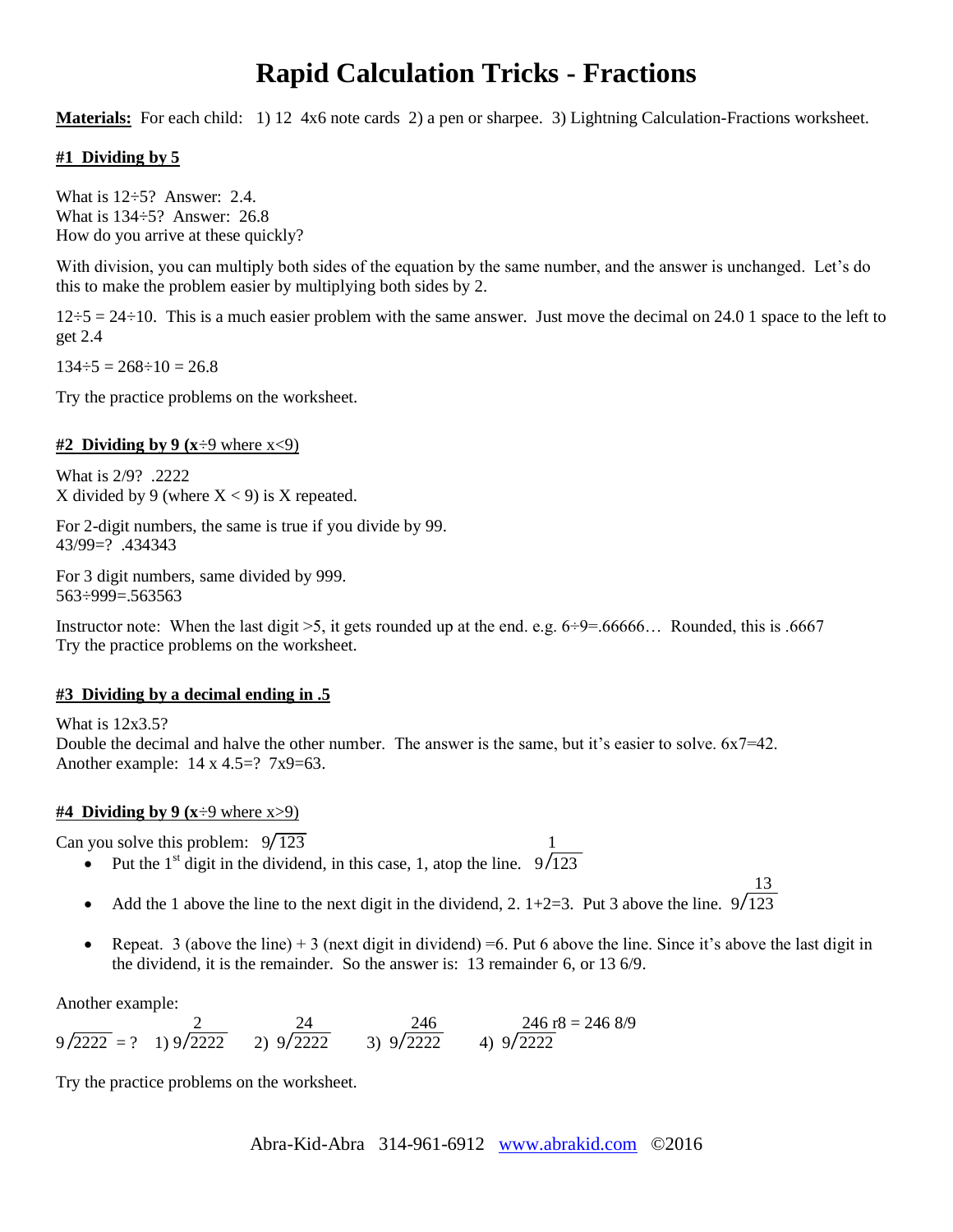# **Rapid Calculation - Fractions Worksheet**

### **Part 1, Dividing by 5**

|  | $8 \div 5 =$ 14 $\div 5 =$ 17 $\div 5 =$ 22 $\div 5 =$ 63 $\div 5 =$ 63 $\div 5 =$ |  |
|--|------------------------------------------------------------------------------------|--|
|  | $86 \div 5 =$ 113 $\div 5 =$ 231 $\div 5 =$ 473 $\div 5 =$ 834 $\div 5 =$ 5        |  |

### **Part 2, Dividing by 9 (**x÷9, x<9**)**

| $3 \div 9 =$   | $4 \div 9 =$     | $17 \div 99 =$   | $25 \div 99 =$   | $39 \div 99 =$ |  |
|----------------|------------------|------------------|------------------|----------------|--|
| $48 \div 99 =$ | $102 \div 999 =$ | $281 \div 999 =$ | $340 \div 999 =$ | 476÷999=       |  |

#### **Part 3, Multiplying by \_.5**

| $8 \times 3.5 =$ | $6x4.5=$          | $4 \times 8.5 =$   | $18 \times 2.5 =$ | $12 \times 5.5 =$ |
|------------------|-------------------|--------------------|-------------------|-------------------|
| $8 \times 6.5 =$ | $6 \times 10.5 =$ | $32 \times 12.5 =$ | $6 \times 17.5 =$ | $20x37.5=$        |

### **Part 4, Dividing by 9 (**x÷9, x>9**)**

|  | $13 \div 9 =$ $35 \div 9 =$ $61 \div 9 =$ $152 \div 9 =$ $321 \div 9 =$ |  |
|--|-------------------------------------------------------------------------|--|
|  |                                                                         |  |

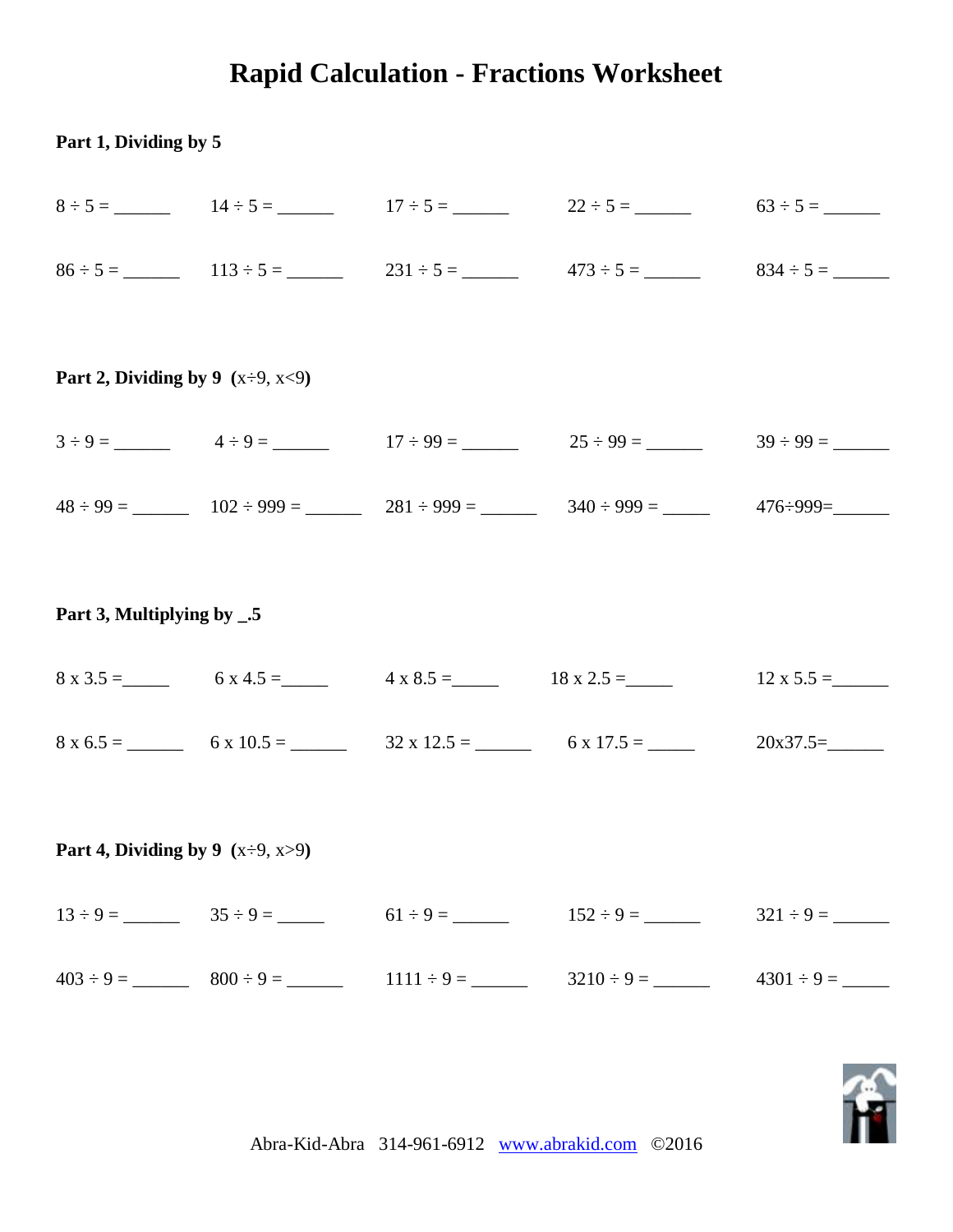### **ANSWERS - Rapid Calculation-Fractions Worksheet**

### **Part 1, Dividing by 5**

| $8 \div 5 = 1.6$                       | $14 \div 5 = 2.8$        | $17 \div 5 = 3.4$        | $22 \div 5 = 4.4$        | $63 \div 5 = 12.6$       |  |  |  |  |  |
|----------------------------------------|--------------------------|--------------------------|--------------------------|--------------------------|--|--|--|--|--|
| $86 \div 5 = 17.2$                     | $113 \div 5 = 22.6$      | $231 \div 5 = 46.2$      | $473 \div 5 = 94.6$      | $834 \div 5 = 166.8$     |  |  |  |  |  |
| Part 2, Dividing by 9 $(x\div 9, x<9)$ |                          |                          |                          |                          |  |  |  |  |  |
| $3 \div 9 = .3333$                     | $4 \div 9 = .4444$       | $17 \div 99 = 171717$    | $25 \div 99 = 252525$    | $39 \div 99 = .393939$   |  |  |  |  |  |
| $48 \div 99 = .484848$                 | $102 \div 999 = .102102$ | $281 \div 999 = .281281$ | $340 \div 999 = .340340$ | $476 \div 999 = .476476$ |  |  |  |  |  |

### **Part 3, Multiplying by \_.5**

| $8 \times 3.5 = 28$ | $6 \times 4.5 = 27$  | $4 \times 8.5 = 34$    | $18 \times 2.5 = 45$  | $12 \times 5.5 = 66$ |
|---------------------|----------------------|------------------------|-----------------------|----------------------|
| $8 \times 6.5 = 52$ | $6 \times 10.5 = 63$ | $32 \times 12.5 = 400$ | $6 \times 17.5 = 105$ | $20x37.5=750$        |

**Part 4, Dividing by 9 (**x÷9, x>9**)** 

| $13 \div 9 = 14/9$     | $35 \div 9 = 38/9$   | $61 \div 9 = 67/9$     | $152 \div 9 = 168/9$   | $321 \div 9 = 356/9$   |
|------------------------|----------------------|------------------------|------------------------|------------------------|
| $403 \div 9 = 44\,7/9$ | $800 \div 9 = 888/9$ | $1111 \div 9 = 1234/9$ | $3210 \div 9 = 3566/9$ | $4301 \div 9 = 4778/9$ |

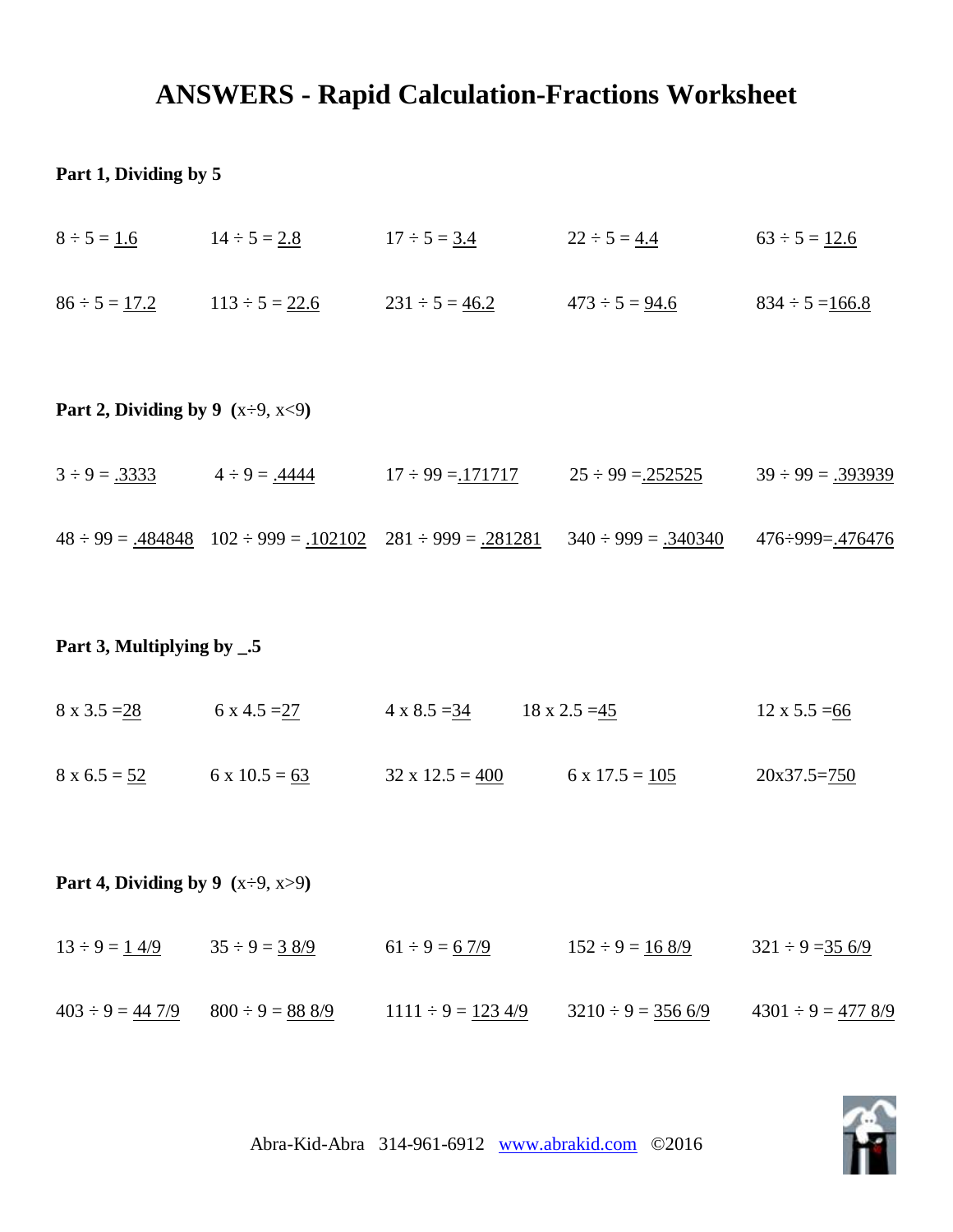# **Rattlesnake Eggs**

Effect: You show an envelope that has the secret to how you are able to do fraction calculations so quickly in your head. You put "Rattlesnake Eggs" on the outside just to scare people, so they don't look in and learn your secrets. You don't think there are really rattlesnake eggs in there, do you?" You hand the envelope to the spectator. She opens it up and is startled when it rattles!

Props: Rattlesnake envelope with rubber band & washer attached to U-shaped paper clip.

Preparation: Wind the washer a bunch of times until the rubber band is fairly taut. Slide the contraption (rubber band with washer on a paper clip) into the envelope.

Tip: If necessary, egg the spectator on to open the envelope.

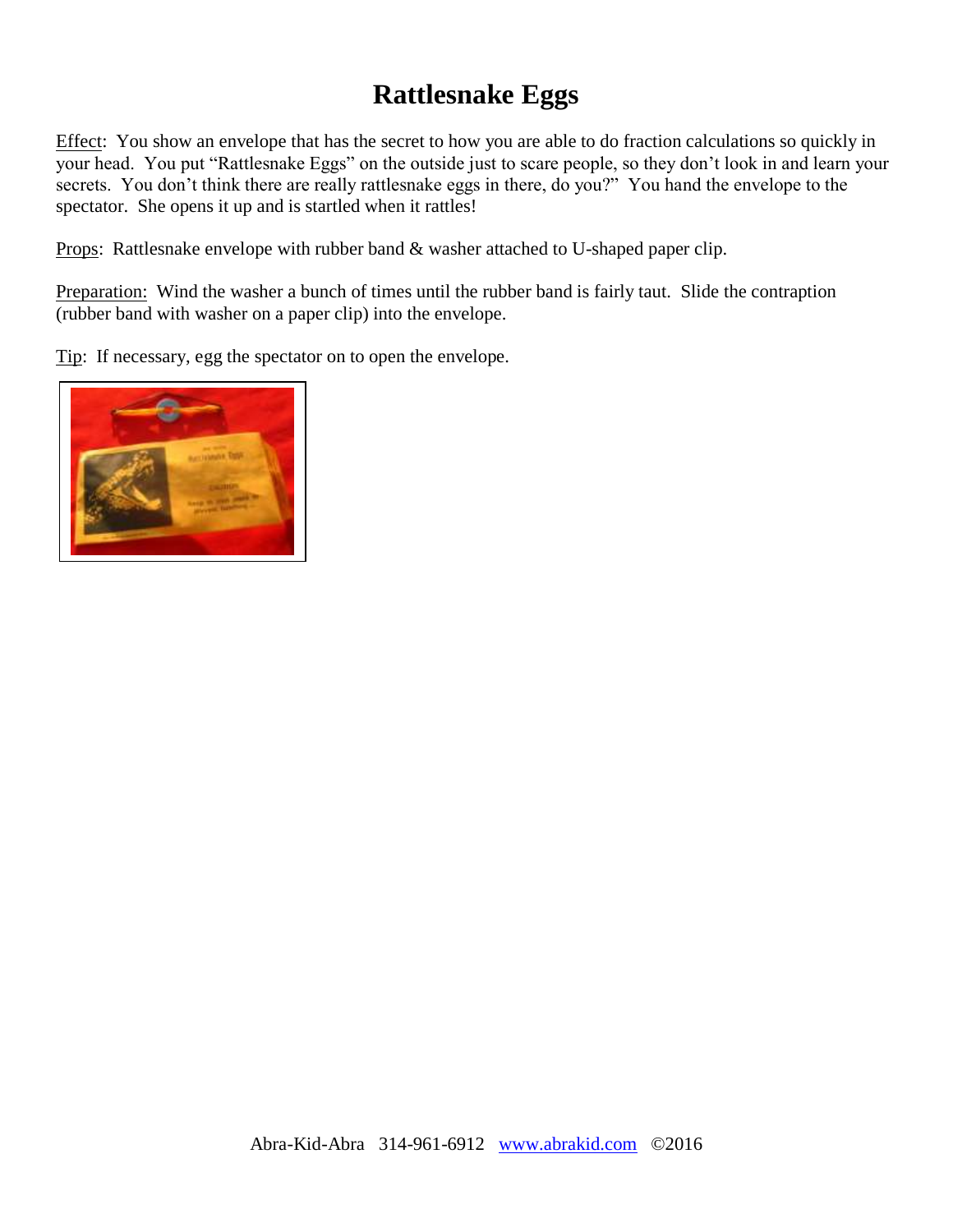# **The Queen Knows**

Effect: You have a spectator select a card, show it around, and put it back in the deck. You spread the deck and 1 card is face up in the middle. His? No. But wait, the face up card is a queen. She whispers to you that the chosen card is 6 ¾ cards down. "6 ¾?" you ask. She must be mistaken. You count down 1-2-3-4-5-6 cards. The next one has the corner—about  $\frac{1}{4}$  of the card—torn off, making it a  $\frac{3}{4}$  card! The one after it is the selected card!

Props: Deck of cards.

Preparation: Tear the corner of f of a joker. The corner you tear off should be approximately ¼ of the card.

Secret/Mechanics:

- 1. Start with a stack of 8 cards on the bottom of the deck as follows: A face up queen (on top of the stack), any 6 cards face down, then the  $\frac{3}{4}$  card joker face down on the bottom.
- 2. Spread the deck face down between your hands, inviting spectator to select a card. Don't spread so far down that he sees the face up queen.
- 3. Have spectator show the card to the audience. Square up the deck, holding it face down.
- 4. Have spectator put his card back on top. Cut the deck, burying it in the middle. This puts your secret bottom stack right on top of his card!
- 5. Spread through the cards in your hands, coming to the face up queen. Ask if that is his card? He says no, thinking you messed up!
- 6. "Wait a minute", you say. Close up the half of the deck with the queen on top. If you like, you can also close up the top half of the deck above the queen. Hold the queen to your ear. She says that his card is 6 ¾ cards down. Act like you think this must be a mistake. "The queen gets a little confused sometimes", you explain.
- 7. Count down 1-2-3-4-5-6 cards. Then you come to the ¾ card, which you count as ¾. Ask the spectator what was his card? He names it. Turn over the next card, showing his card.

#### Notes:

 Why ask spectator to name his card, then turn it over? Can you, alternately, turn over the card and ask spectator if it was his? The first way is better. It builds better to a dramatic climax. The second way, the climax is asking the spectator if it was his card. He could mess with you and say no. Or he could take a moment before answering. These deteriorate the climax. The first way is more sure fire.

Math Learning: Familiarizes with fractions.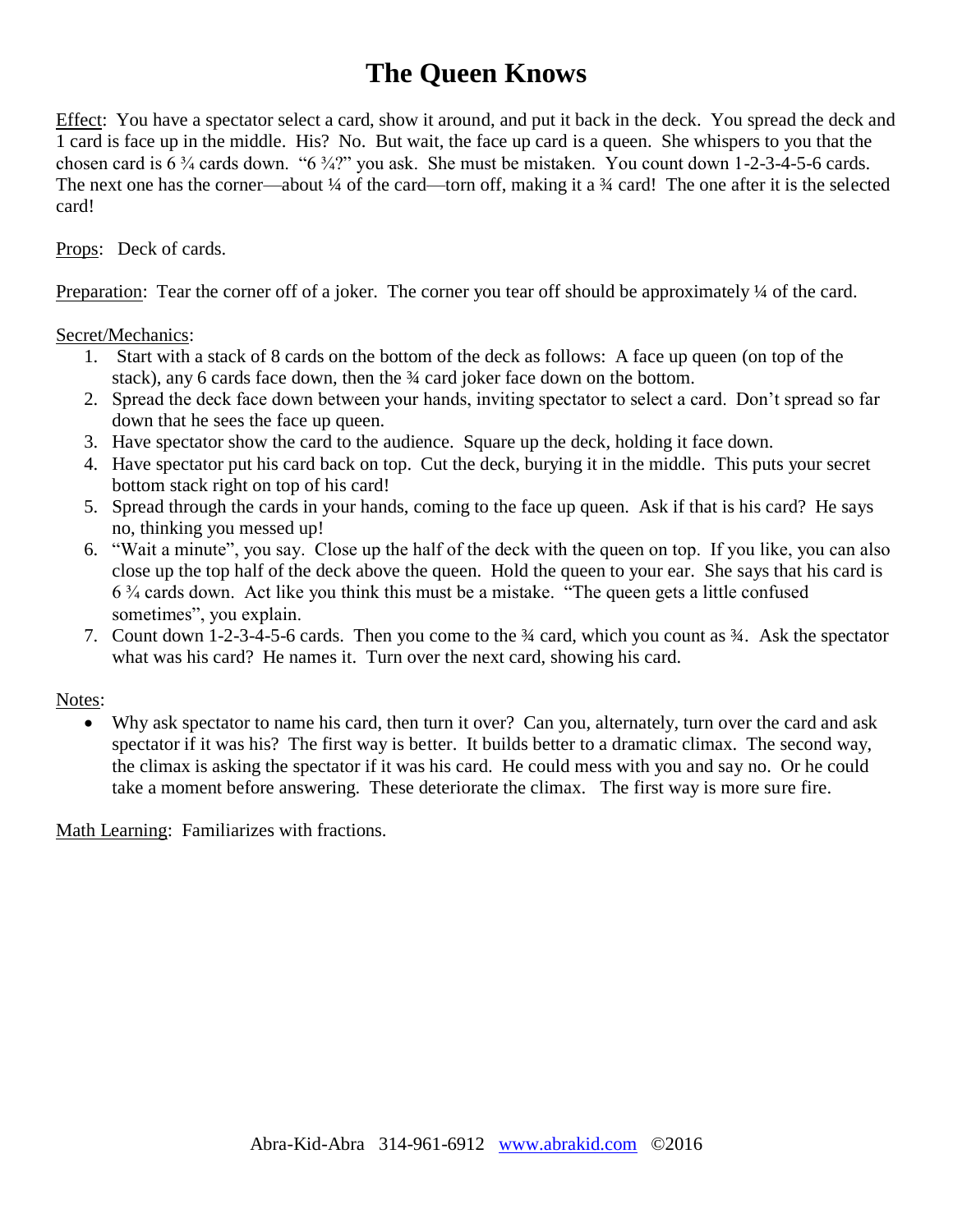# **Half Baked Prediction (torn card prediction)**

Effect: Spectator selects a card. You pull a card partially out of an envelope, asking if this is her card. Your card is seen to be, e.g. the 10♦. Spectator says no. "What was your card?", you ask. Spectator says the 5♦. You pull the card fully out of the envelope and it is seen to be only a half card. It does have 5 diamonds!

Props: A deck of cards and an envelope for each child, plus 1 extra deck from which to give each child a prediction card.

Secret: While the spectator thinks he has a free selection, you actually force him to choose the 5  $\bullet$ . Before you start, place the 5  $\bullet$  so it is the 10<sup>th</sup> card from the top.

Logistics: For the revelation card, you can use the 2,4,6,8 or 10 of any suit. The card you force will be half of the same suit. So there are 20 cards in the deck you can use, each torn in half, yielding potentially 40 half cards (prediction cards) from a single deck. Students will have different prediction cards and corresponding force cards. When you are done using the extra deck from all your classes, discard it.

Presentation: Before the trick begins, have your half prediction card in an envelope nearby. Invite a spectator up from the audience. Have him come around to the same side of the table as you, facing the audience.

"Have you ever selected a card mathematically before?" (No) Good, this will be a new experience. Can you name any number between 10-20. (e.g. 15) Any particular reason you chose that one? Would you deal (from the top of the deck) that # of cards into a (face down) pile.

Now, just for fun, I'd like you to add the digits of the number you selected together. (e.g. 15: 1+5=6) What do you come up with ? (6) Good. Would you pick up the pile you just dealt and deal 6 (or whatever the digit total) cards onto my hand. Would you take the top card of the pile. Show it around to the audience, don't let me see it. (Reassemble the rest of the deck while he shows it.) Have you ever thought of becoming a mathematician?

Before all of this began, I placed a prediction card in this envelope. (Slide card out as far as you can without revealing it's torn in half.) Was this your card? (No) It wasn't? What was your card? (5♦) The 5♦? That's what I have! (Pull card all the way out of the envelope, showing it only has 5 diamonds!)

Teaching Points:

- Ask the students what is half of  $2.242 \div 6.82 \div 10.27$  Teach them what half of these is.
- Act like you messed up. Then you show that you really did get it right.
- Note: The force doesn't work with 20. So ask for a number must be "BETWEEN 10-19".

Math Learning: 1) Half of 2-10 even. 2) Practice adding various 1 digit numbers in the math force.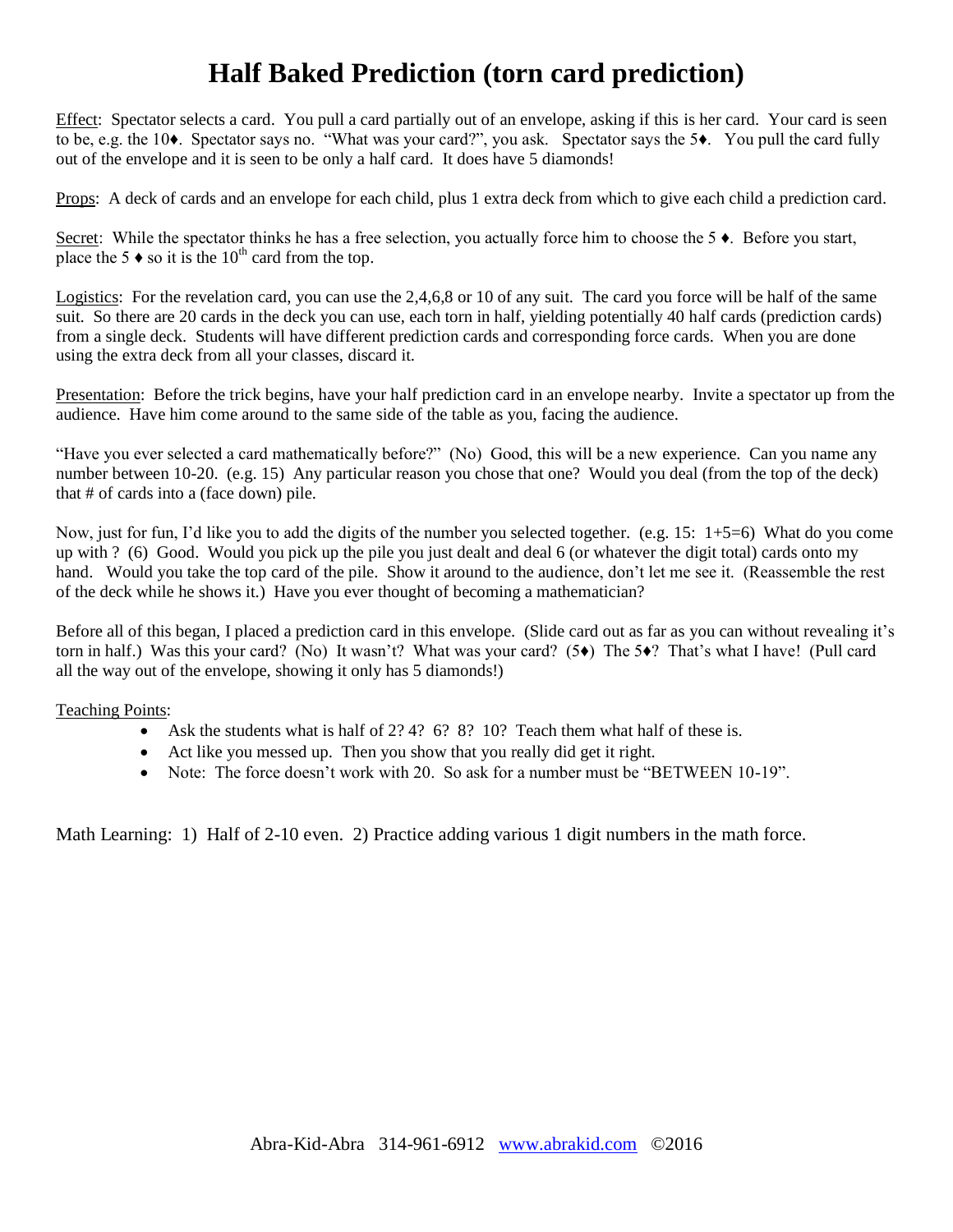# **Card Prediction**

Effect: Magician places a prediction card face down on the table. Spectator selects a card. Magician declares that whatever the card is, the magician's card will be  $\frac{1}{2}$ . Spectator says that half would be the 3.5 of clubs which is what the magician turns over!

Props: 3.5 of clubs, deck of cards.

Secret/Preparation: While spectator thinks that have a free selection, magician actually forces the 7 of clubs. Before you start, place the 7 of clubs as the  $10^{th}$  card from the top.

Presentation: Have the 3.5 of clubs face down on the table, off to the side. Invite a spectator up from the audience. Have him come around to the same side of the table as you, facing the audience. Ask him to name any number from 10-20, then deal (from the top of the deck) that # of cards into a (face down) pile.

Then ask spectator to pick up the pile he just dealt, add the digits of his number, & deal that many. E.g. if spectator picks 15, he deals 15 in a pile. Then from that pile, he deals 6 cards  $(1+5)$  onto the table. The last card (the  $6<sup>th</sup>$  one in this example) is his card—have him set it aside on the table and reassemble the rest of the deck. Pick up the 3.5 of clubs (don't let them see its face, of course). "I have taken the liberty of making a prediction. This (hold up 3.5 of clubs, back facing audience & spectator) is my prediction card. Whatever card you picked, mine will be half. For example, if you have the 2 of hearts, mine will be the ace of hearts. If you picked the 10 of spades, mine will be the 5 of spades. Would you look at your card and tell me—when you divide it by 2, what do you get? (3.5 of clubs) This is no time for jokes. I am trying to conduct a performance. The card that you're holding, what do you get when you divide it by 2? (3.5) May we see the card please. (He shows it's the 7 of clubs. Pick up the deck and spread through the cards face up, looking through it.) I must have given you the wrong card. Shall we start over from the beginning?

Would you turn over the card, let's see how close I was. (Hold up the 3.5 of clubs so everyone can see it.) Thank you. Let's give our assistant a round of applause.

Teaching Points:

- If they don't know how to divide 7 by 2, have them show it to the audience and get help. You might also act like you think it's a picture card and say, "if it's a queen, that's worth 12, so the queen divided by 2 is 6".
- Act like you messed up. Then you show that you really did get it right.

Teaching Math with This:

Spectator deals any number of cards from 10-20.

| 10  | $1+0=?(1)$ | $10-1=?$ (9) |
|-----|------------|--------------|
| -11 | $1+1=?(2)$ | $11-2=?$ (9) |
| 15  | $1+5=?(6)$ | $15-6=?$ (9) |
|     |            |              |

The point: Many different equations = the same number. No matter how many cards the spectator deals, it always = your card!

Question: These equations = 9. Why is it the 10<sup>th</sup> card, not the 9<sup>th</sup>? Answer: When you deal the 2<sup>nd</sup> pile, you start counting with the first card, which, in effect, gets double counted. If you dealt 10 cards on the table in a row, then started on the last card and counted 1 as the next card, it would be  $9<sup>th</sup>$  from the top.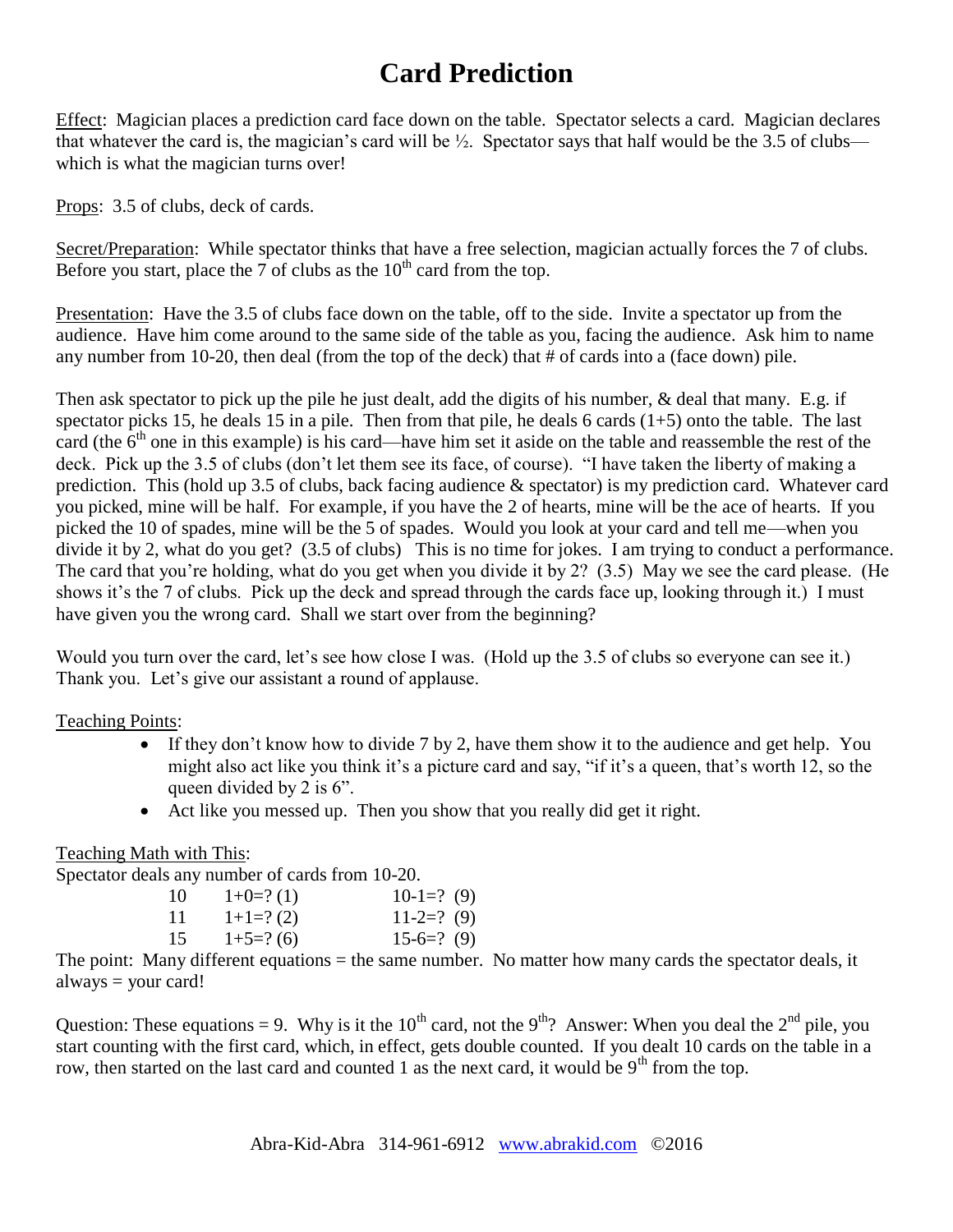# **Fraction Answer Bag (Art Trick)**

Effect: You show a bag that has magical properties. You put in a slip of paper with a fraction. You shake up the bag, dump out the slip of paper, and the fraction has changed to the correct decimal expression!

Props: For each student: 2 paper lunch bags, pad of paper, pen or pencil to use. For group: kids scissors.

Secret: Though it looks like you have an ordinary lunch bag, there is a  $2^{nd}$  bag nested inside, creating 2 compartments: the inside (the middle of the inner bag), and the outside (area between the 2 bags). The slip with the decimal is folded and placed in the section between the 2 bags. The slip with the fraction is dropped in the middle. You switch slips.

Preparation: Cut  $\sim 1/2$  inch off the top of 1 of the bags. Carefully slide it into the other bag, aligned the same way as the other bag (e.g. bottoms are lined up). In big letters write the decimal expression of whatever fraction you are going to use on a slip of paper. Fold it in half and drop it between the 2 bags (in what we'll call the outer compartment).

Mechanics:

- Set the bag on the table, bottom of the bag facing the audience, top of it away from audience.
- Jot a fraction on a slip of paper, fold the slip in half, and drop it in the inner compartment (middle of inside bag).
- Close up the bag and shake it. Have the audience say some magic words—e.g. mathemagic. Open the bag, turn it upside down and dump out the slip (decimal) on the table. How to make sure the decimal slip (only) falls out? As you open the bag, pull the inner bag (with the fraction on its slip) closed—so before you turn the bag upside down to dump out the slip, you are holding the top edge of the side toward you, along with the 2 top edges of the inner bag. This prevents the inner bag's contents from spilling out and opens the outer compartment so its slip can fall out.
- After the slip dumps on the table, put the bag away in your case, or set it bottom toward the audience. Note that the audience never sees the inside of the bag (you don't want them to see the nested bag inside).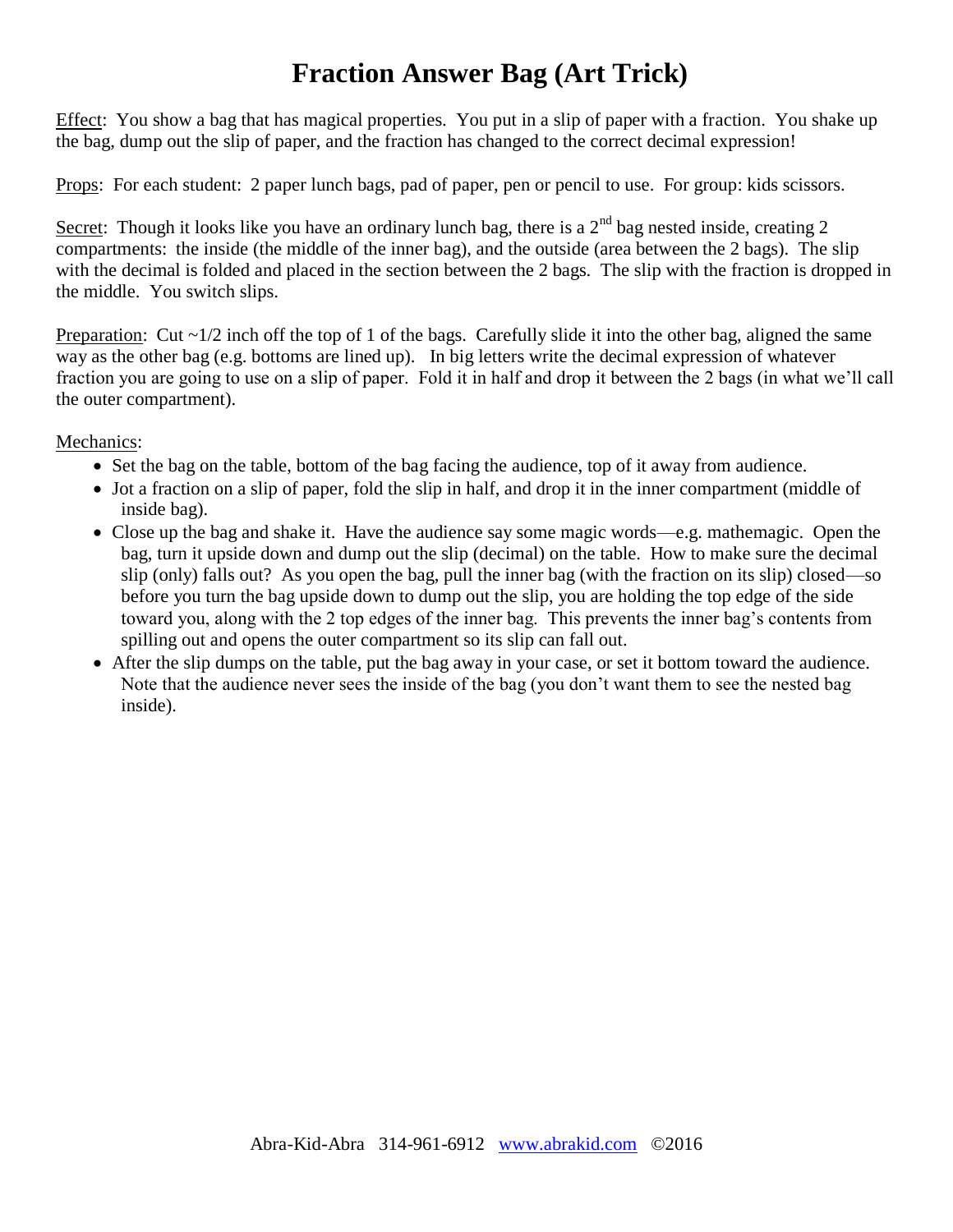# **Folding a Bill in Fourths**

Effect: You show a dollar bill and fold it into fourths. "Do you know what you get when you fold a bill into fourths?", you ask. "A quarter!" As you say this, a quarter slides out from the folded bill onto your palm!

Props: A play \$1 bill and a play quarter. (You can substitute real money at home if you wish.)

Secret: When you show the dollar bill, the quarter is hidden behind the bill in the upper right corner.

#### Mechanics:

1. Before you begin, put the quarter secretly behind the bill. Your thumb and first finger hold the bill in the corner. The quarter is held against the bill by your thumb.

2. Show the bill. Hold it by the upper corners.

3. Fold the bill in half, putting the coin in the middle of the bill.

4. Fold the bill in half again, so it is now in 1/4s.

5. Ask a spectator if they know what you get when you fold a bill in quarters. "A quarter!" you say, as you slide the quarter out onto your palm!

Abra-Kid-Abra 314-961-6912 www.abrakid.com



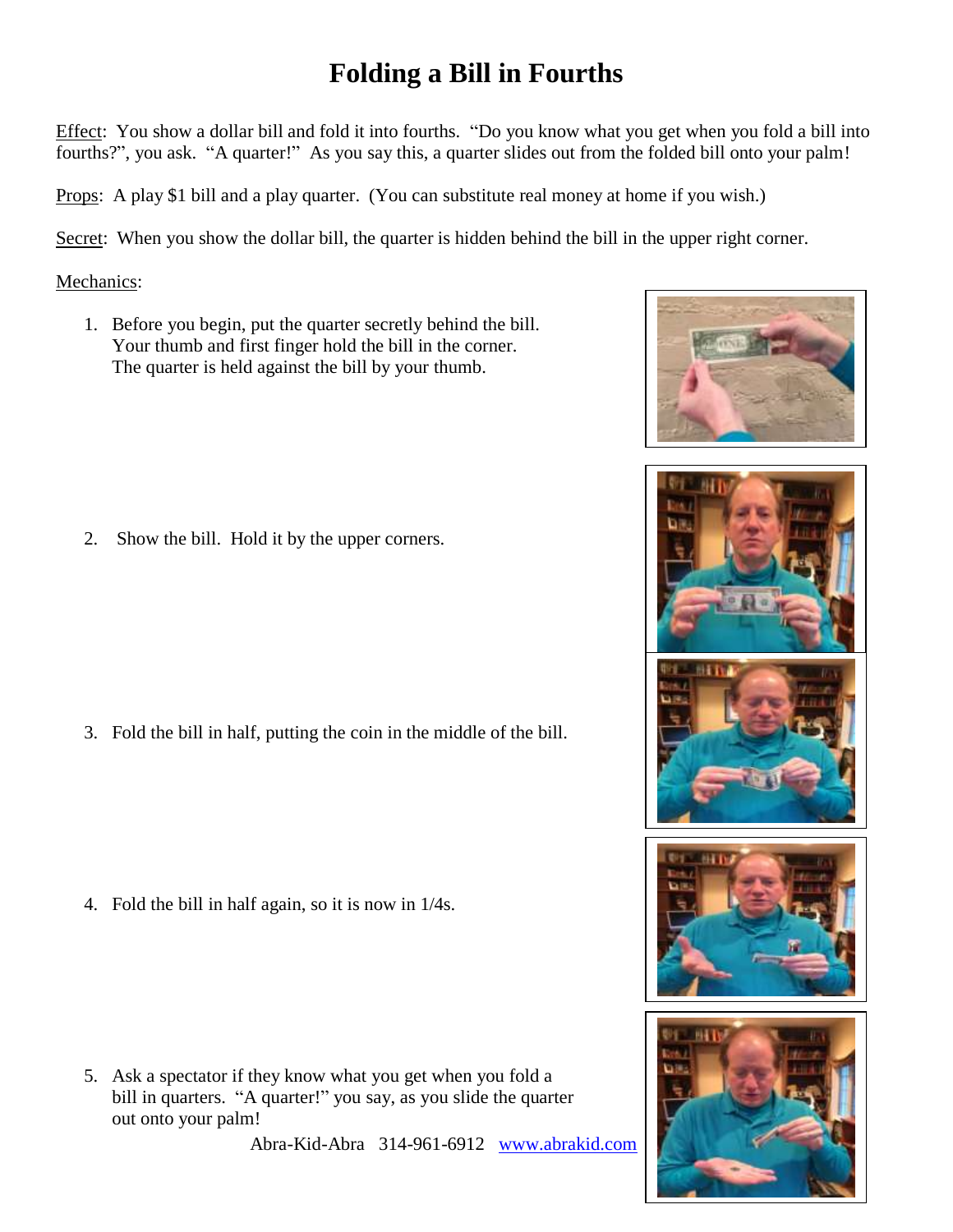# **Coins in the Envelope Prediction**

Effect: You have a spectator think of a number and perform some numerical calculations, arriving at a final number. Whatever the final number is, the spectator should divide it by 2, and that, you state, is the amount of money in your envelope. E.g. if the spectator arrived at 10, you'll have 5 cents. If she has 8, you'll have 4 cents. She says that when she divides her number by 2, she gets 2 ½. You think she's joking, but she is not! You open your envelope and, sure enough, you have 2 pennies and half a penny!

Secret: The spectator always arrives at 5 which, divided by 2, is  $2 \frac{1}{2}$ .

Props: For each child: 2 pennies, a half penny, a 6.75 size white envelope, & a 2"x4" label with the below steps.

Mechanics:

- 1. Think of any number 1-10.
- 2. Double it.
- 3. Add 10.
- 4. Divide by 2.
- 5. Subtract the number you started with. (They will always be at 5 now.)
- 6. Divide by 2.

Preparation: Put the sticker on the envelope so you can remember the steps, if you need to refer to it. Put 2.5 cents inside the envelope.

Presentation:

"I have some money in my envelope. (Show envelope. You can read the steps from the envelope label.) I'm going to try a prediction. Can you think of a number 1-10, don't tell me what it is. Do you have one? (yes) Double it. Add 10. Divide it by 2. Subtract the number you started with. You are left with a final number, right? Whatever number you have, we'll divide it by 2 and that is how many cents I have in this envelope. In other words, if your final number is 10, I will have 5 cents. If it is 6, I will have 3 cents. Whatever number you are thinking of, divided by 2, I will have that many cents. When you divide your number by 2, what do you come up with? (2.5) Seriously, this is no time for jokes. The final number that you arrived at, divided by 2, what do you get? (2.5) 2.5? (yes) (Dump out the envelope contents, showing 2.5 cents.) You had me a little worried there for a moment!"

Notes:

- If performing for a group, have the spectator jot her calculations on a paper or blackboard, so everyone can follow along.
- Why does this work? Can they derive the algebra behind it and see why it works?  $((2x+10)/2)$ -x = 5  $(x+5-x) = 5.$ 5=5. The point: x can be anything and you still get 5.

What If…

If you add 14 instead of 10, what would the final number be? Answer: 7. However much you add, the final number is half of that. So if you have them add 14, you can end with 3.5 cents.

Math Learning: Multiplication, division, algebraic derivation, fractions.

Abra-Kid-Abra 314-961-6912 [www.abrakid.com](http://www.abrakid.com/) ©2016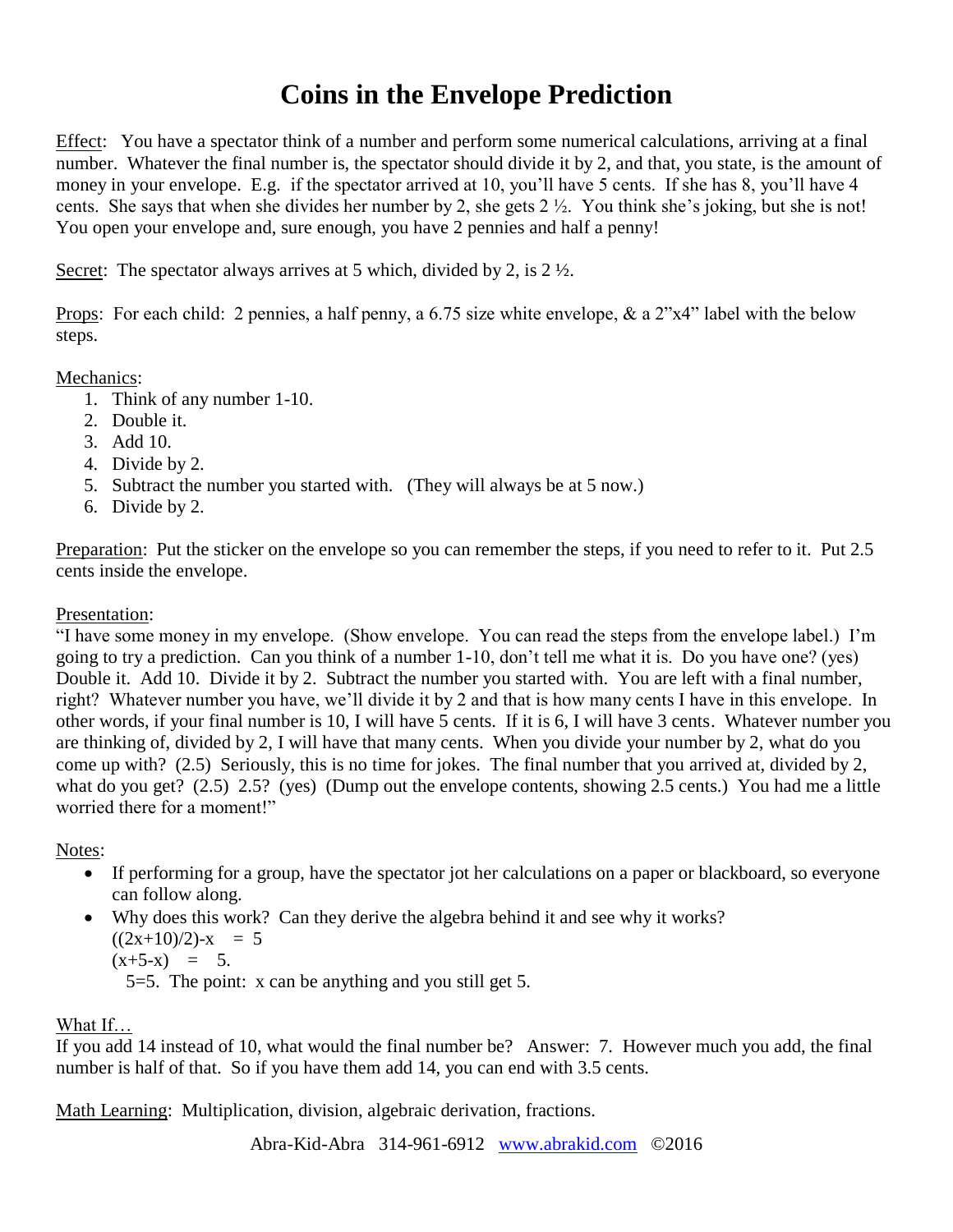# **Knowledge Not Slipping Through Your Fingers**

Effect: You show a note card containing important math info. You tell a spectator that you're going to hand her this info—she won't let it slip through her fingers, will she? No, she says.

You demo how when you drop it through your outstretched fingers, you catch it. Yet when you drop the note card through her outstretched fingers, she cannot catch it!

Props: a 3x5 note card for each student

Secret: It is not as easy as it seems to grab the note card. The spectator doesn't know when the magician will drop it, and when she realizes that he has, reaction time is not usually fast enough to grab the note card before it has slipped through her fingers!

Preparation: Each student writes on their note card 3 or so key points re fractions that they use in their tricks or work with fractions. For instance:  $1/8 = .125$ ,  $3/8 = .375$ ,  $5/8 = .625$ 

Mechanics: First, the magician demonstrates it with his hands. He shows the starting position, drops the note card, and catches it. (It's easy for you to catch it because you know when you are dropping it!) Then, have spectator do it. Usually they will not be able to catch it!

Photo below shown using a dollar bill, which you can also use.

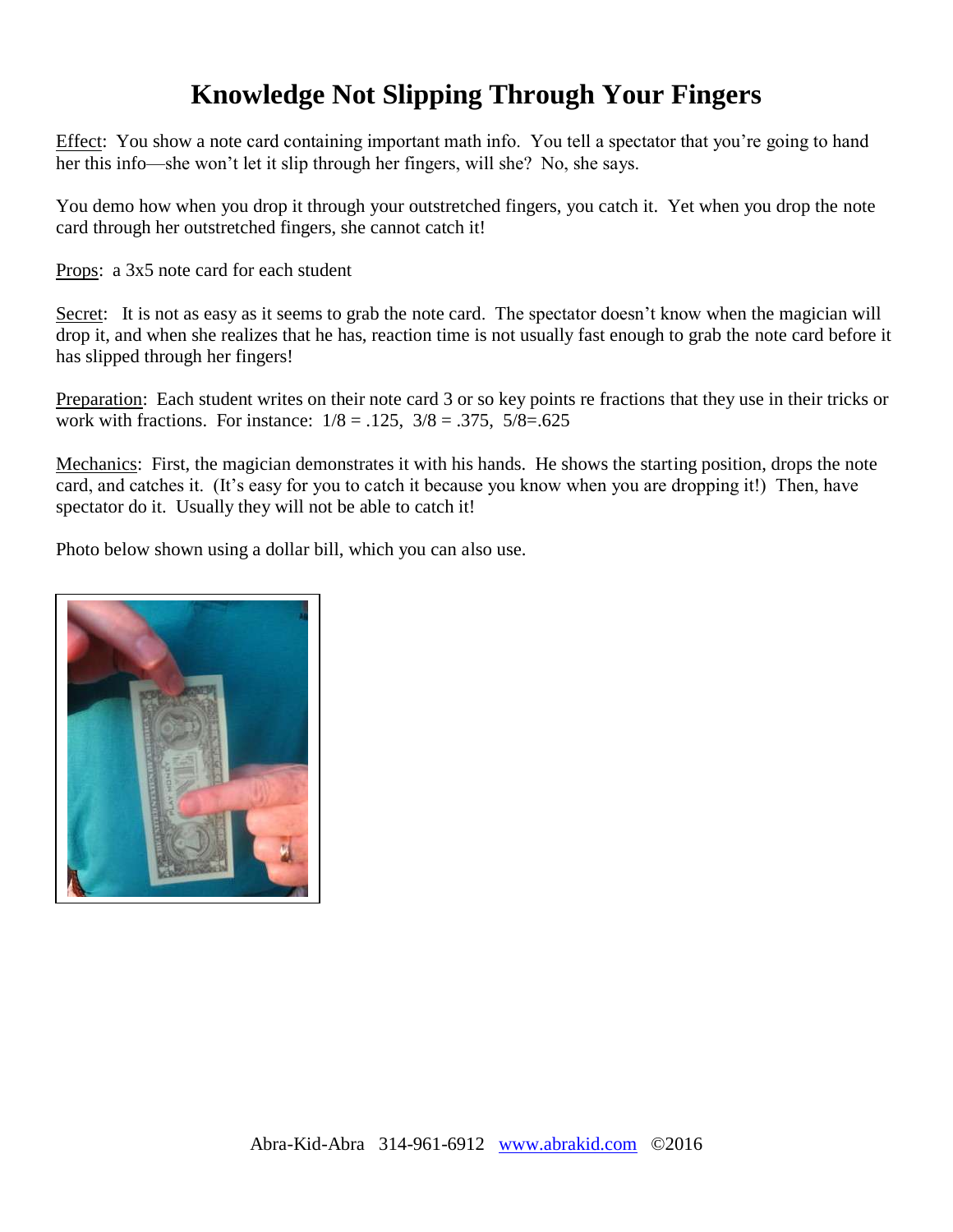# **Folding a Paper in Half**

Note: This is a good opening attention-grabber. It's interactive, gets them involved, and it's quick.

Effect: You ask students how many times they think they can fold a sheet of paper in half? I.e. the fold it in half, then in half again, then in half again, etc. Tell them that if anyone can fold it in half more than 9 times, you will give them a big prize. They try, and think they can do it, but they can't fold a paper in half more than, in most cases, 7x—certainly not more than 9x.

Props: Piece of paper for each student. (8.5x11 is good. Any size works.)

Secret/Teaching This: Why can't you fold a paper in half more than  $9x$ ? Draw a table like the 1<sup>st</sup> diagram below. Let the students tell you the answer for column 2. Diagram #2 has the answers when you keep doubling. Why can't you fold a paper in half 7, 8, or 9x? Because you are folding 128, 256, and 512 thicknesses of paper. When you try to fold more than 9x, you are folding over 1000 thicknesses of paper which is virtually impossible!

Fraction Adaptation: After asking how many times they think they can fold the paper in half, ask what they'd be folding it into at that number—quarters, eighths, sixteenths,… Ask them as they fold to say out loud what they're folding it into—halves, quarters, eighths,… Or perhaps do this yourself as you demo it in front of everyone. In saying these, they are saying fractions. This also tells why it's impossible to fold it more times because at 7 and 8 folds, you are folding 128 and 256 thicknesses of paper—quite a lot!

Math Learning: Students learn to keep doubling numbers, and how quickly numbers add up when you keep doubling—much faster than you'd think!

| After Fold #   | # of        |
|----------------|-------------|
|                | thicknesses |
| 1              |             |
|                |             |
| $\frac{2}{3}$  |             |
| $\overline{4}$ |             |
| $\overline{5}$ |             |
| 6              |             |
| 7              |             |
| 8              |             |
| 9              |             |
|                |             |

| After Fold #   | # of           |
|----------------|----------------|
|                | thicknesses    |
| $\mathbf{1}$   | $\overline{c}$ |
| $\mathfrak{2}$ | 4              |
| $\overline{3}$ | 8              |
| $\overline{4}$ | 16             |
| 5              | 32             |
| 6              | 64             |
| 7              | 128            |
| 8              | 256            |
| 9              | 512            |
| 10             | 1024           |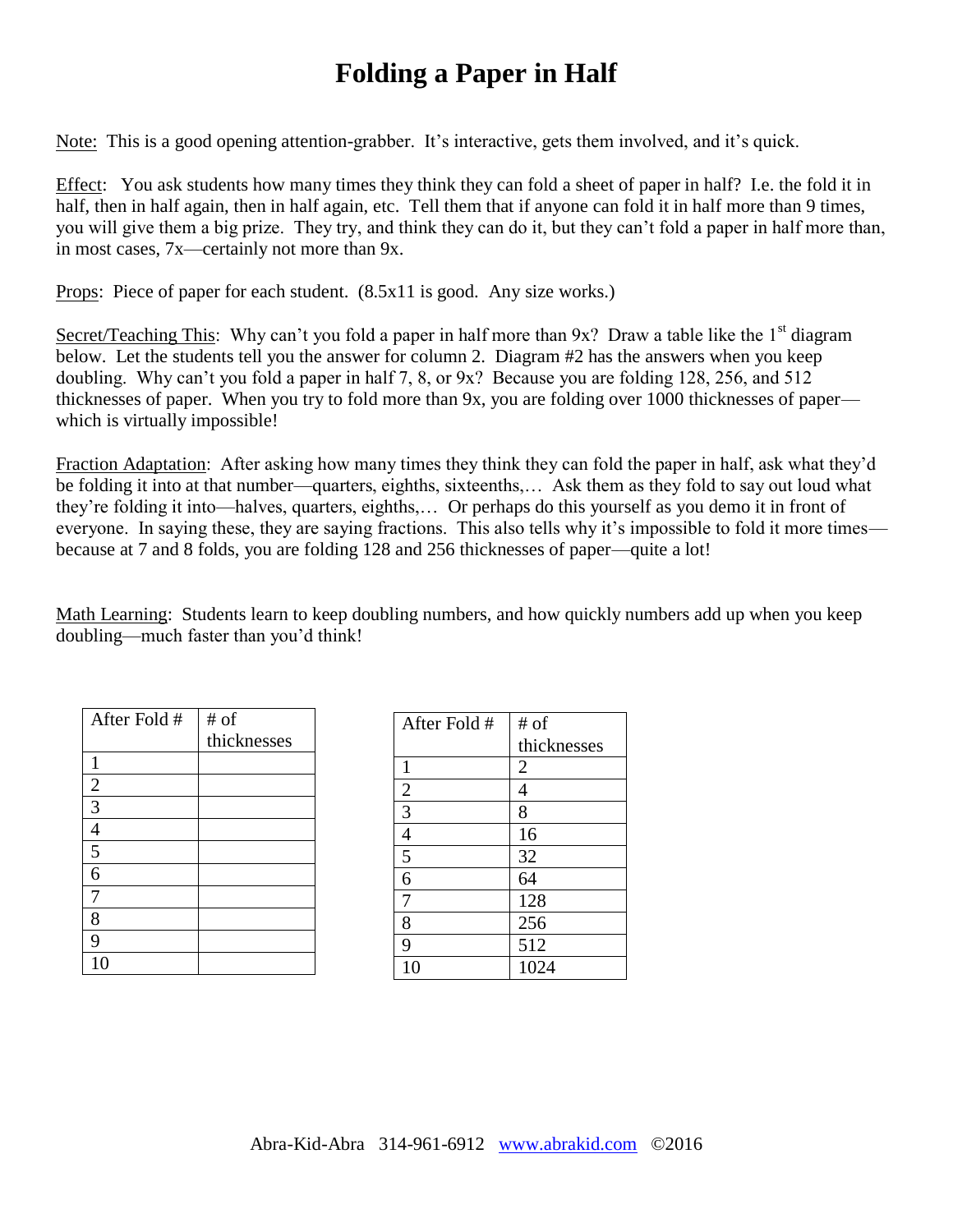# **Will The (Fraction) Cards Match?**

Effect: On a slip of paper, you jot a fraction at one end and its decimal equivalent on the other end (see diagram 1). Repeat this on 4 more slips of paper, putting a different value fraction (and decimal) on each. A spectator shuffles the slips. You tear the stack in half, then turns 1 of the halves upside down. You state, "The question is: Will the cards match?" Spectator points to a pile (either the face up or face down one). You pick it up and spell the  $1<sup>st</sup>$  word in the question, "Will". As you say each letter, you move 1 slip from top to bottom. When you get to the end of the word, take the top 2 slips from each pile and set them down on the table next to each other. You then repeat this procedure for each word, until you have 5 pairs of slips, each with 1 face up & a face down slip (see diagram #2). Spectator then turns over each face down slip and all the pairs match!



Props: 5 slips of paper, notepad size, and a pen or pencil.

Secret: The trick works itself if you follow the steps.

Mechanics:

- 1. On each slip, jot a different fraction on 1 end (e.g. 2/4) & its decimal value on the other (e.g. .5).
- 2. Let spectator mix them up.
- 3. Square up the pile and tear the pile (all 5 slips) in half. (See diagram #3.)
- 4. Turn 1 of the halves face down.
- 5. Ask spectator to pick either pile. Pick that pile up and spell the first word in "will the cards match", "will". For each letter, move 1 slip from the top to the bottom. Then take the top slip from each pile and set them side by side on the table.
- 6. Repeat step 5 for each of the other words, "the cards match". You'll be left with 2 slips—1 from each pile, which go together without having to spell anything.
- 7. Turn over the face down slip in each pair and all pairs should match—i.e. fraction = decimal value.

Tips:

- Write the numbers big, so they are visible, but don't go near the center line of the slip.
- Each fraction you write should have a different decimal value. E.g. don't put 2/4 and 3/6.

Note: You don't have to use "Will the Cards Match". Create your own phrase—just follow the guidelines below re # of letters in each word for it to work.

| 5 slips, 4 words |                   |         | 4 slips, 3 words |                   |         | 6 slips, 5 words |  |                   |             |
|------------------|-------------------|---------|------------------|-------------------|---------|------------------|--|-------------------|-------------|
| Word #           | # of letters      | Example | Word #           | # of letters      | Example | Word #           |  | # of letters      | Example     |
|                  | $4 \text{ or } 9$ | Will    |                  | 3, 7, or 11       | Can     |                  |  | 5 or 11           | Abrakidabra |
|                  | 3, 7, or 11       | The     |                  | 2, 5, 8, or 11    | It      |                  |  | $4 \text{ or } 9$ | Will        |
|                  | 2, 5, 8, or 11    | Cards   |                  | $1,3,5,7,9$ or 11 | Match   |                  |  | 3, 7, or 11       | The         |
|                  | $1,3,5,7,9$ or 11 | Match   |                  |                   |         |                  |  | 2, 5, 8, or 11    | Cards       |
|                  |                   |         |                  |                   |         |                  |  | $1,3,5,7,9$ or 11 | Match       |

Abra-Kid-Abra 314-961-6912 www.abrakid.com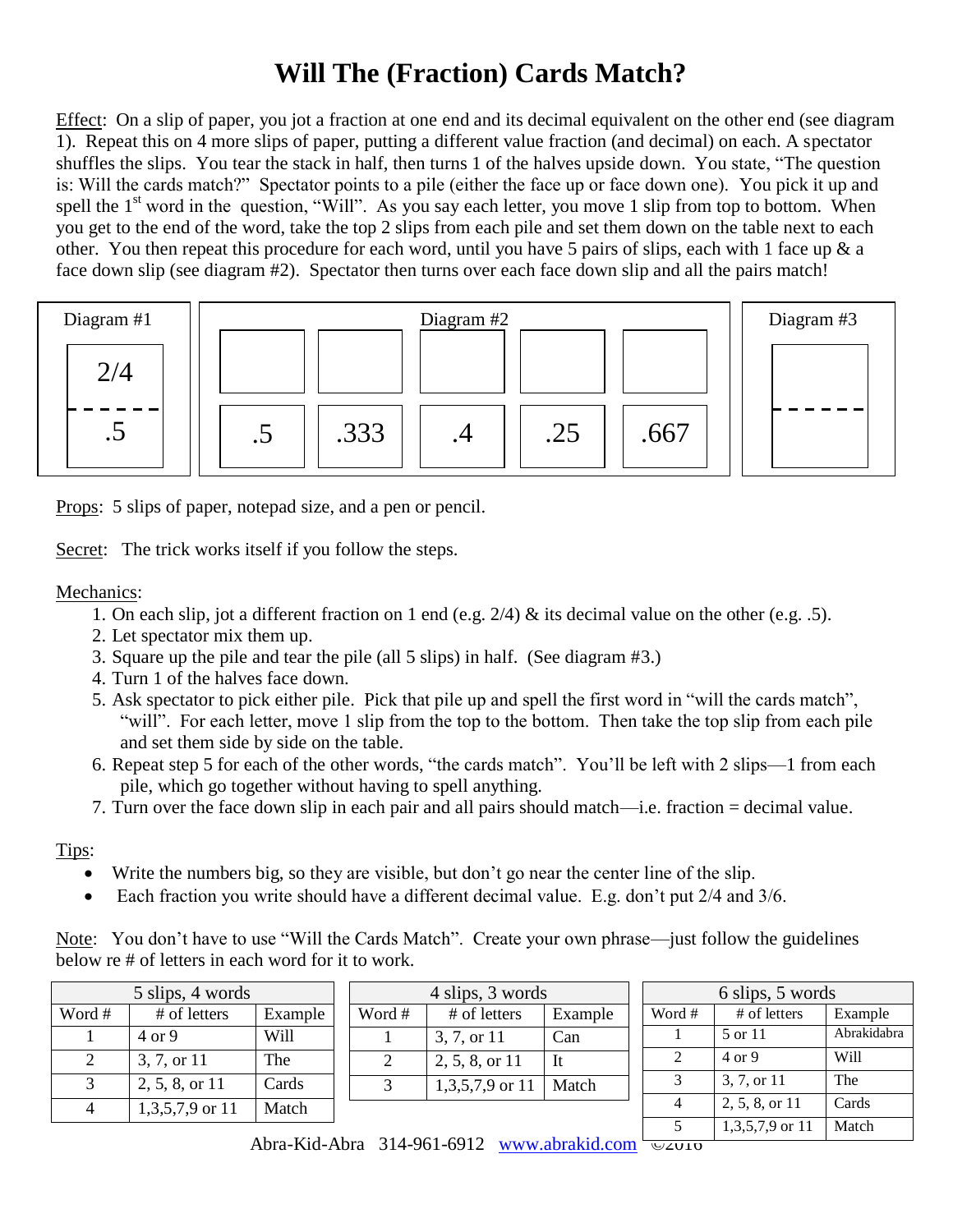# **Fractional Mind Reading**

Effect: The audience calls out 6-8 different fractions. You jot each on a slip of paper, ball it up, & set the paper balls in a row on the table. You mix up the paper balls and ask a spectator to pick one. Have her concentrate on it as you attempt to read her mind. Was the fraction you are thinking of… 3/8? Yes, she says!

Props: A pad of paper and a pen or pencil.

Secret: You write the same fraction on each slip—the one that is called out first! So if spectators call out:  $3/8$ ,  $5/12$ , 102/103, ¼, 7/8, 15/16, and 9/18, you write: 3/8, 3/8, 3/8, 3/8, 3/8, 3/8, and 3/8.

Mechanics: After the spectator chooses a paper ball, put the others away in your case or pocket before reading their mind—so someone doesn't grab them afterward and find out your secret!

Presentation: "I'm going to ask people from the audience to call out their favorite fractions. Call them out 1 at a time  $\&$ I'll jot them on these slips of paper. (If need be, ask how to spell them—especially if you get an odd one. Comment on the fractions.)

Would you reach in & pick any of these pets (paper balls). Very good. (Dump the others into your case.) Open it up and concentrate on the fraction. Is the fraction that you are thinking of….3/8? (yes) A round of applause for my assistant!"

#### Notes:

- $\bullet$  If they say a longer fraction like 102/103, pretend to write a few more digits. You might even ask, occasionally, "Let's see, that's 1-0-2-/-1-2-3?"
- Do not tell what you're going to do at the beginning, or it could tip them off.
- If you have just 2 in the audience, have each give  $2-4$  fractions, giving you  $4-8$  slips.
- Challenge version: Write the first 2 fractions you get over & over, alternating. Put #1s pile on 1 side  $& 42$ balls on the other. Have 2 names selected, 1 from each pile. Mind read twice!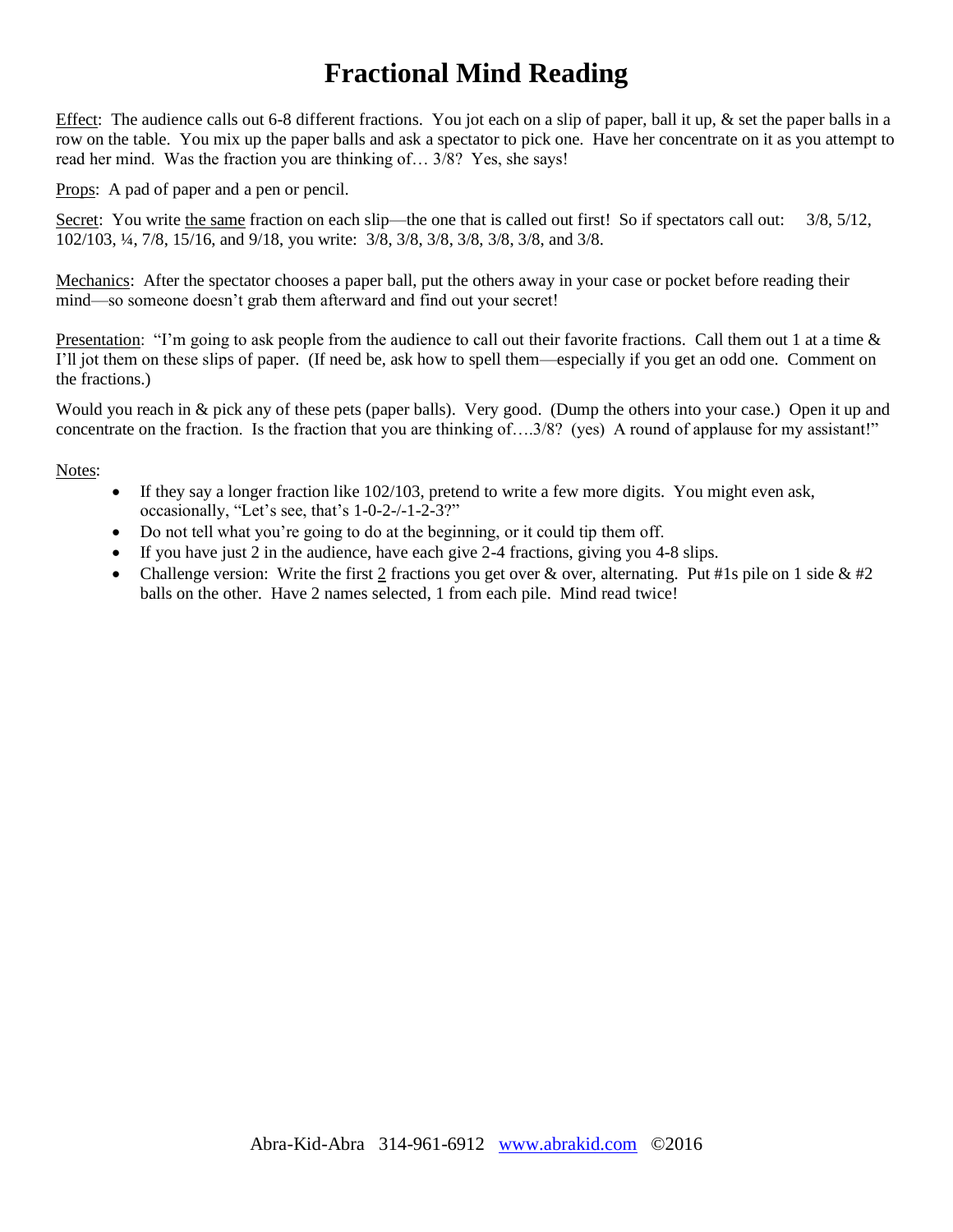### **Impossible Paper**

Effect: You show a folded sheet of paper sitting on a table. You ask a spectator to take a blank sheet of paper and fold it to replicate your sheet—without touching your sheet. As the spectator tries to do this, he realizes that your folded sheet looks impossible!

Props: Unusual paper sheet for each student, and a kids scissors.

Secret: The instructions are printed on the sheet, which are as follows:



- 1. Fold this paper in half along this (solid vertical) line, then unfold.
- 2. With a scissors make 3 cuts along the 3 dotted lines, each cut halfway through the paper.
- 3. Fold section D so it points up.
- 4. Rotate A & C 180 degrees (i.e. they swap places). These instructions will now be on the bottom, facing the table, not visible.
- 5. You've done it! The shape now looks impossible! Ask a spectator to take a blank sheet of paper and fold it so it replicates this. No touching this sheet.

It is amazing that some simple cuts and a fold can make a paper look impossible!

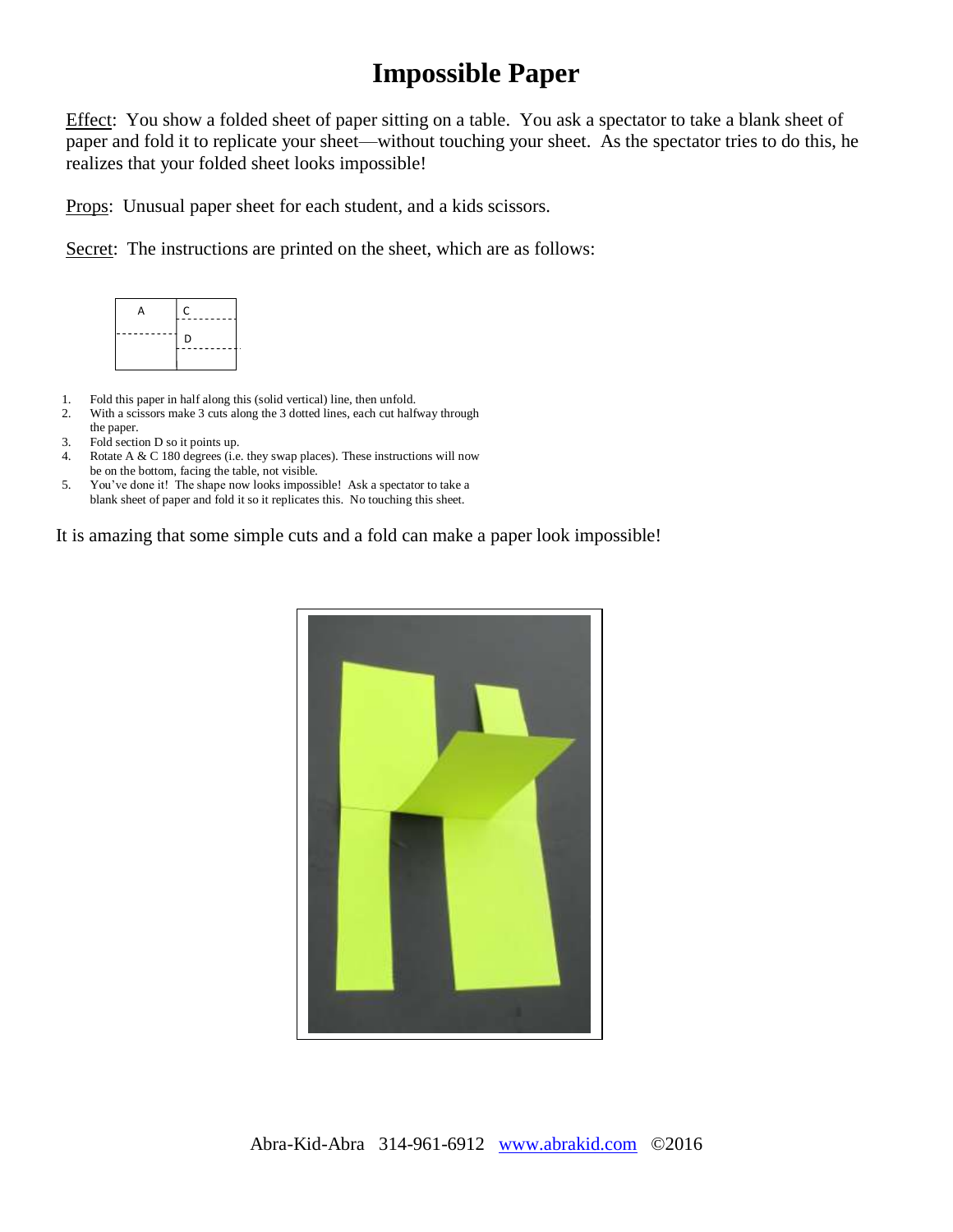### **Connecting the Math Boxes (art-camp)**

Challenge: In figure 1 below, which answer goes with which problem? Can you draw 3 lines connecting the problem to their correct answer—but the lines cannot cross!

Props: For each child: a Connect the Math Boxes Sheet, and a pen or pencil.

Secret: Let them try it for a while before revealing the secret. As in figure 2 below, connect the top & bottom boxes with a line that winds around as shown. Then, as shown in figure 3, connect the other 2 pair of boxes!

Doing this Activity: The goal is for the kids to be able to write this on their own on a blank sheet, so they can show it. The Connect the Math Boxes Sheet has 4 boxes. After they solve the first one, have them write their own problems  $\&$  answers in the 2<sup>nd</sup> box. Make sure they heed which boxes the problem  $\&$  its respective answer need to be in, otherwise the trick won't work. Finally, have them draw the 6 boxes, problems, & answers themselves in a blank box—showing they can write this puzzle on their own.



Abra-Kid-Abra 314-961-6912 [www.abrakid.com](http://www.abrakid.com/) ©2016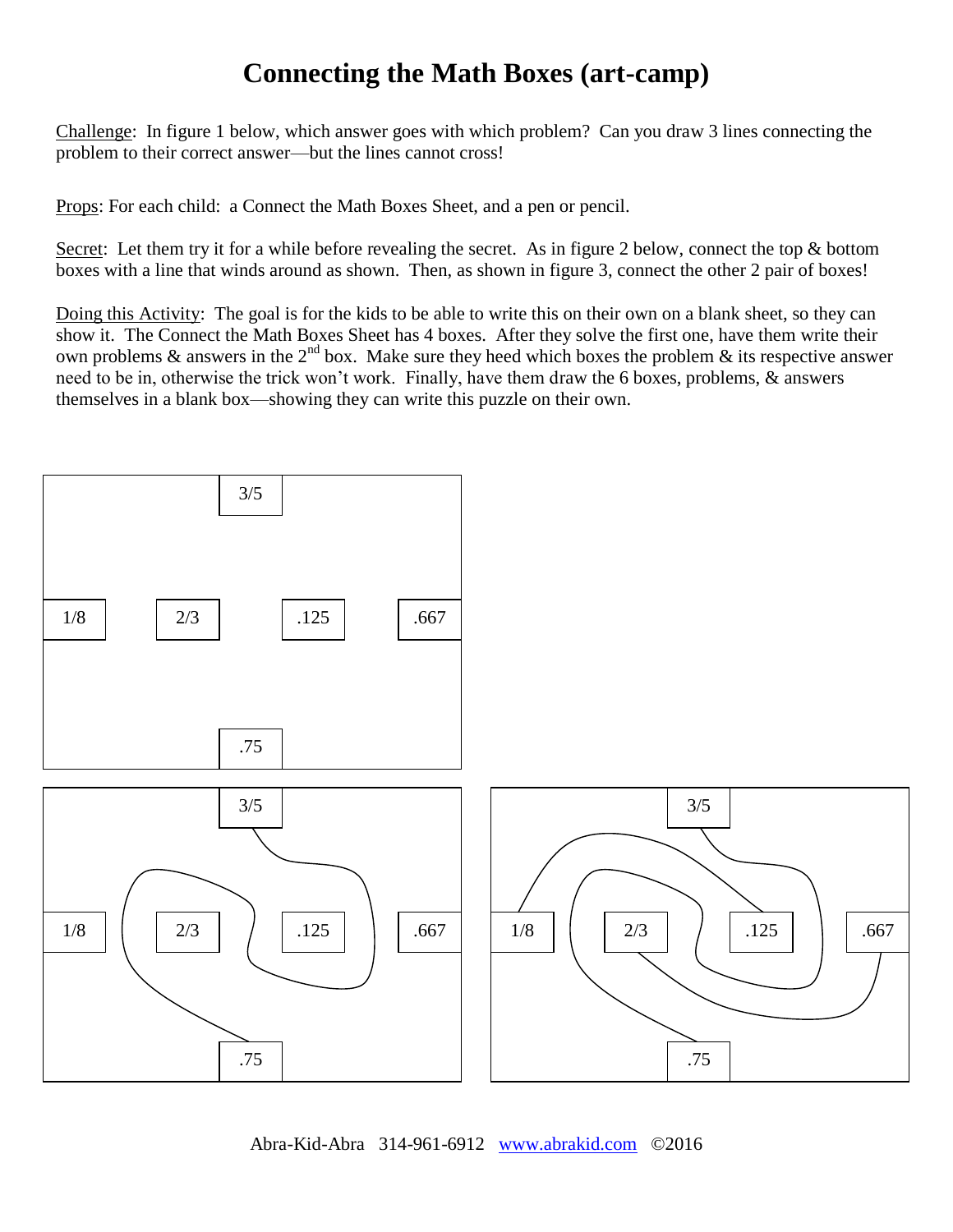# **Fraction Double Dipper**

Effect: You show 10 cards, each with a different fraction. You mix them and a spectator cuts the packet. You show them 2 cards to remember (the one they cut to and the next one), put them back, bury them in the middle, and have the spectator cut the cards. You have the spectator deal the cards in to 2 equal face down piles, alternating back & forth. You then look at the cards in each pile, setting out 1 face down card on the table from each pile. These turn out to be the 2 cards the spectator picked!

Props/Prep: Sheet of 10 perforated cards, each with a different fraction,  $\&$  a rubber band to keep them together. Neatly tear them off so you have a packet of 10 cards.

Secret: 5 of the fraction cards =  $\frac{1}{2}$  (i.e.  $\frac{1}{2}$ , 2/4, 4/8, 5/10, and 8/16). The other 5 do not (1/4,  $\frac{3}{4}$ , 2/3, 5/8, 8/10). When you begin, every other card is a  $\frac{1}{2}$  value card. When you mix them up, give them single cuts, which does not disturb the order. Note that they still alternate 1/2-other. When you show the spectator the 2 cards she cut to, when you put them back, you subtly reverse their order. Now, instead of all the cards alternating 1/2-other, these 2 in the middle will be the only ones not alternating. I.e. you'll have something like:  $\frac{1}{2}$  other  $\frac{1}{2}$  other other  $\frac{1}{2}$   $\frac{1}{2}$  other  $\frac{1}{2}$  other. When the cards are dealt into 2 equal, alternating piles, 1 pile will have all  $\frac{1}{2}$  & 1 other card, and the other pile, all other & 1 ½ value card. So all you do is find the one in each pile that is different. I.e. pull out the 1/2 card from the other value pile, and the other value card from the 1/2 pile.

#### Mechanics:

- 1. Start with the cards alternating  $\frac{1}{2}$  other in a face down packet.
- 2. Give the cards a few single cuts, supposedly mixing them up.
- 3. Set packet face down on the table. Ask spectator to cut the cards.
- 4. Pick up the card she cut to in your right hand, and the one beneath it in your left hand. Show these cards to the audience, but don't look at them yourself.
- 5. Put them back where you got them. The right hand puts its card beneath the left hand's card. This subtly switches the order of these 2 cards without the audience being aware.
- 6. Set the top half back on the bottom half, burying the 2 selected cards back in the middle from whence they came.
- 7. Have the spectator cut the cards and complete the cut (to further mix them a bit).
- 8. Ask the spectator to "deal the cards back and forth (point with your finger to 2 spots on the table) into 2 equal piles".
- 9. Pick up the first pile, look at the faces, and pull out the oddball card and set it face down on the table. (i.e. if you have the 1/2 pile, pull the other value card. If you have the other value pile, pull out the lone  $1/2$  card) Do the same with the  $2<sup>nd</sup>$  pile. While doing this, you might say something like "Now you could have cut the cards any place you like. Was there any reason that you chose those 2 particular cards?"
- 10. Ask the spectator which shapes she selected. Turn your 2 over to reveal her 2 cards!

Math Learning: Learning equivalent fractions to 1/2. Familiarity with fractions.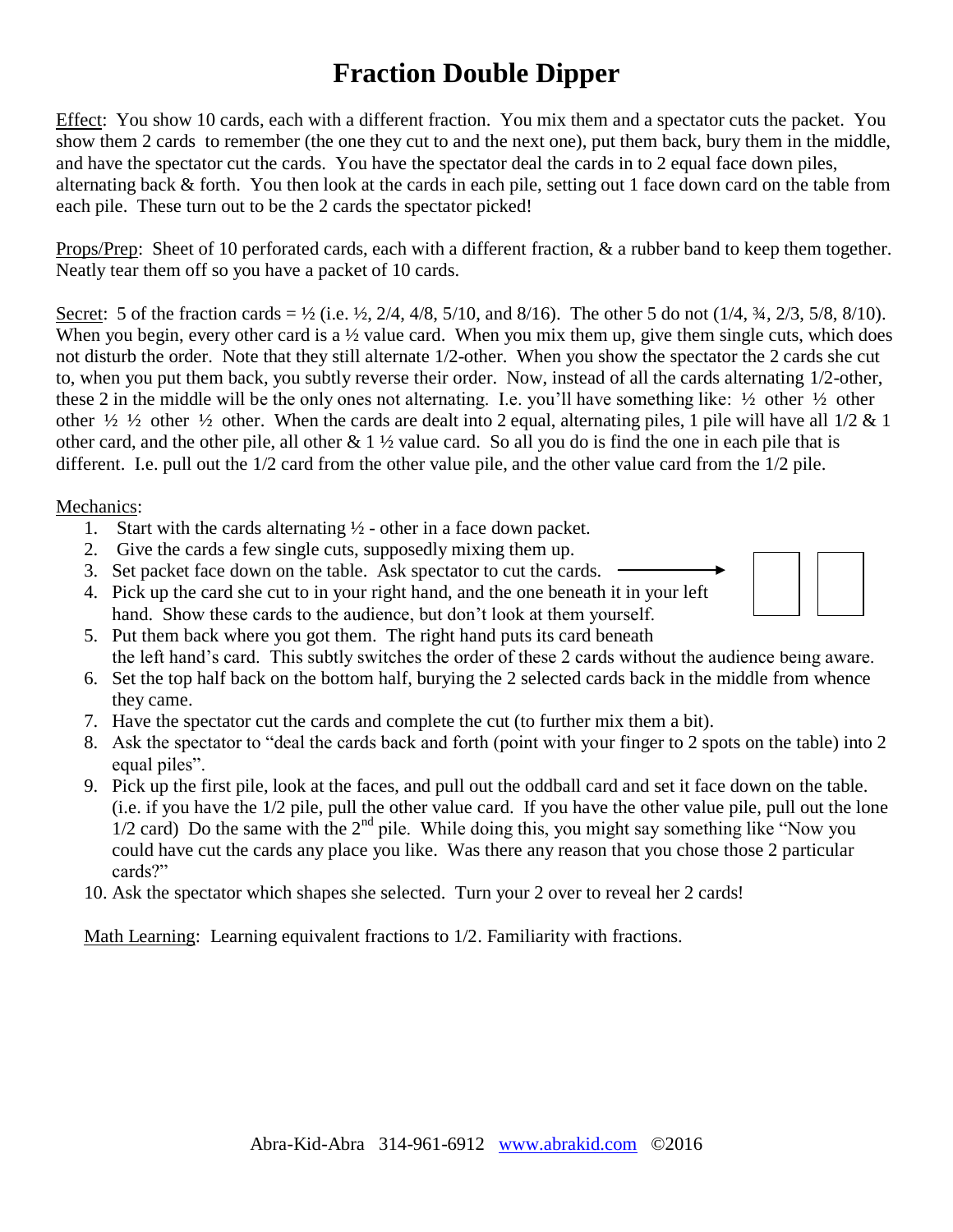# **Fraction Telepathy**

Effect: You show a packet of 10 cards, each with a different fraction. Spectator shuffles them, and you put the cards behind your back, then bring them out with the face of the packet facing the audience. (Photo #1 shown with animal cards, which could as well be fraction cards.) Even though you don't see the face of the packet, you are repeatedly able to name the fraction on the face of the packet!

Props: Sheet of 10 perforated fraction cards, and a rubber band.

Prep: Neatly tear apart your 10 different fraction cards. Rubber band the packet to keep it together when not using it.

Secret: After the cards are shuffled, put the packet behind your back  $\&$  reverse the top 3 cards. (Photo #2) Bring out the packet, face toward the audience. The first time is (from the audience's view) the dry run. You explain that you'll show them the card on the face of the packet (it's obvious that you cannot see it) and you'll try to tell what it is. As you explain this, you memorize the shape staring at you atop the packet. (Photo #3)

Put the packet back behind your back. (Careful not to flash the reversed top card on top.) Pull the top card around to the face of the packet, turning it face down. This is the 1 move in the trick, which you'll repeat each round. Bring the packet out from behind your back. Mind read the card facing the audience. Then memorize the one facing you. Do this 3x. Each time, you are one ahead!

Teaching: Have the kids do these moves, all together:

- 1. First, do the moves with the deck in front of them, so they can see & understand the moves.
	- a. Turn top 3 cards of their deck face up (all together).
	- b. Turn top card face down & put on bottom of deck.
		- c. Repeat two times.
- 2. Now do all of this behind with cards behind your back.
- 3. When you can do that, then try the trick with the talking.

Presentation: "What do you do for a hobby? My hobby is collecting fractions. I have  $\frac{1}{4}$ ,  $\frac{4}{8}$ ,  $\frac{3}{4}$ ,  $\frac{5}{10}$ ,... (you say as you show them—a few cards). Would you shuffle the cards. (As spec starts) But don't disturb the order. Just joking. Shuffle them well. I'm going to put the packet behind my back, then I'll bring them out and show you the card on the face. Using my vast mental powers, I will attempt to tell what the card is. Do you think I can do that?

I'll put the packet behind my back. This requires a great deal of concentration, of course. Do you see the card on the face? It's…5/8!

It was probably just lucky. Let me try it again…" You wind up showing 3 cards, getting each right!

Tips:

 Pretend like you are concentrating and that it takes lots of effort to get it.



**Photo 1. Audience view**



Abra-Kid-Abra 314-961-6912 [www.abrakid.com](http://www.abrakid.com/) ©2016 Photo 2. Behind your back, turn over 3 cards on top of the deck.



Photo 3. As magician shows card on the face to the spectator, secretly magician glimpses the top card.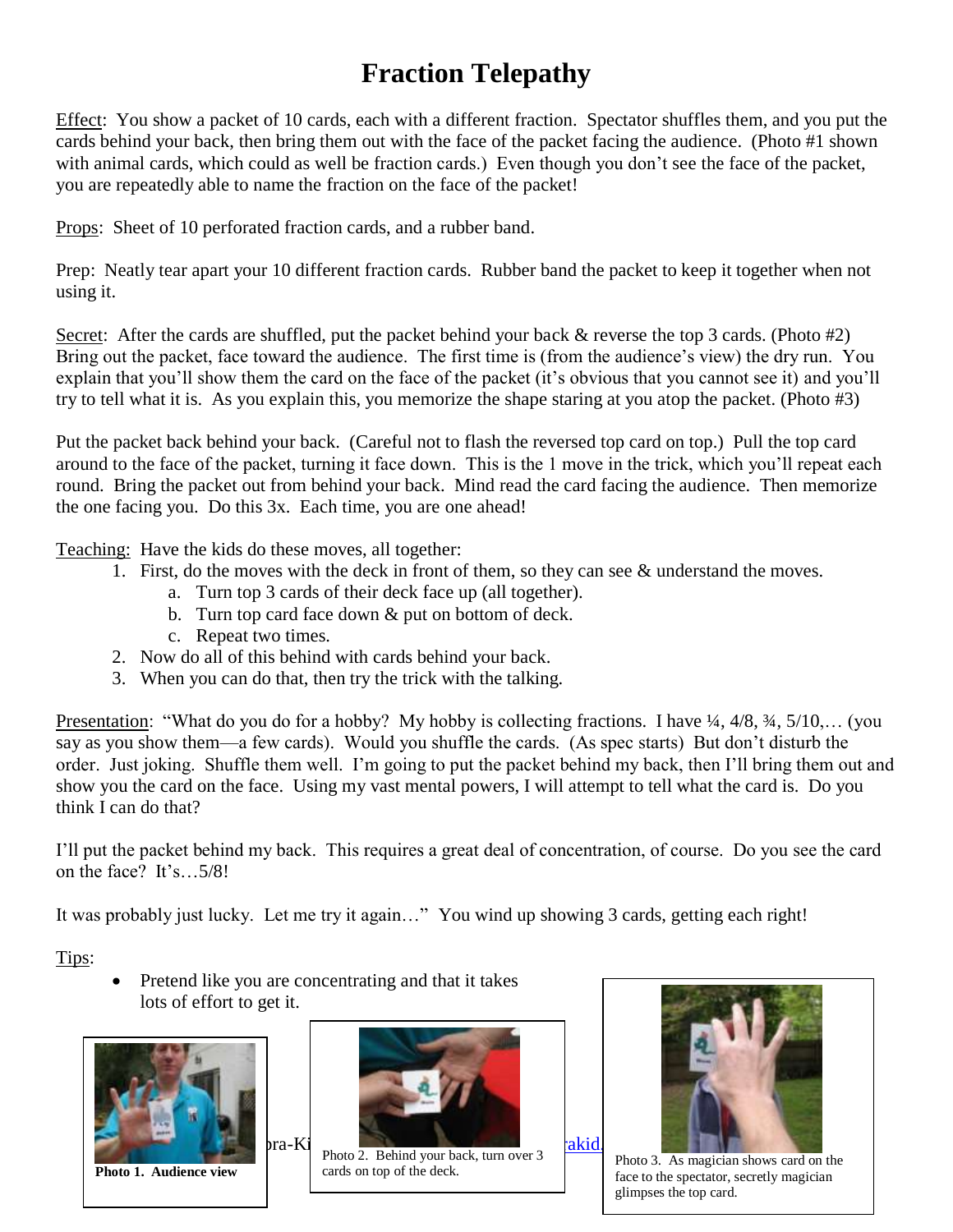# **Comedy Card Revelation**

Effect: You show a small packet of cards, each with a different fraction. You ask a spectator to cut the cards anywhere, and you mark where they cut. You show a large envelope that has a prediction card inside. You set this aside, and have the spectator take the card he cut to and show it to the audience. (E.g. 5/8.) You note that the odds of getting it right are 1 out of 10, so it would be pretty impressive if your card in this envelope, right? Spectator names the fraction he selected. You pull out a card with all 10 fractions on it, pointing to their fraction! As you slide the card back into the envelope, the audience sees that there is 1 big fraction on the back of the 10 fraction card—the one they chose!

Props: Pack of 10 fraction cards, jumbo card with 10 fractions on 1 side & 1 on the other, and envelope for the 10/1 card.

Secret: Although it seems that the spectator has a free choice, you force her to select the 5/8 using a technique called the cross cut force:

Have the 5/8 card atop the deck. Ask spectator to cut the cards, setting the half he cuts beside the deck. Mark his cut by picking up the deck & placing it atop his cut pile, perpendicular (see diagram). Pick up the envelope & mention it, distracting audience's attention from the cards momentarily. Come back to the cards. Lift up the top half, and give spectator the top card of the lower half—"the card he cut to"—and ask him to show it to the audience. Though it seems like you're giving him the card he cut to, you're actually giving him the original top card of the deck!



Presentation: "I need a victim—I mean a volunteer from the audience. These cards each have a different fraction. (Spread to show some of the fractions.) Would you like to examine them? (offer toward spectator. As he reaches out to take them, pull them back.) Thank you very much. Would you cut the cards, please, anywhere you'd like. Very well. I will mark your cut. Over here we have an envelope. Inside is a prediction I will reveal in just a moment. With any luck, my prediction will be correct.

Would you take the card that you cut to and show it to the audience. Now you remember I made a prediction. The odds of me having your card in this envelope are 1 out of 10. So if I have your card in here, that would be a pretty good trick, right? Which card did you choose? (5/8) (Pull out jumbo card with 10 fractions side facing audience.) That is exactly the card I have here. Let's see, it's this one right here. (Point to it.) You don't seem very impressed? I don't know, I didn't think it was too bad of a trick. (As you say this, slide the jumbo card slowly back into the envelope, now showing the 5/8 side to the audience so they can see that you really did get his card!)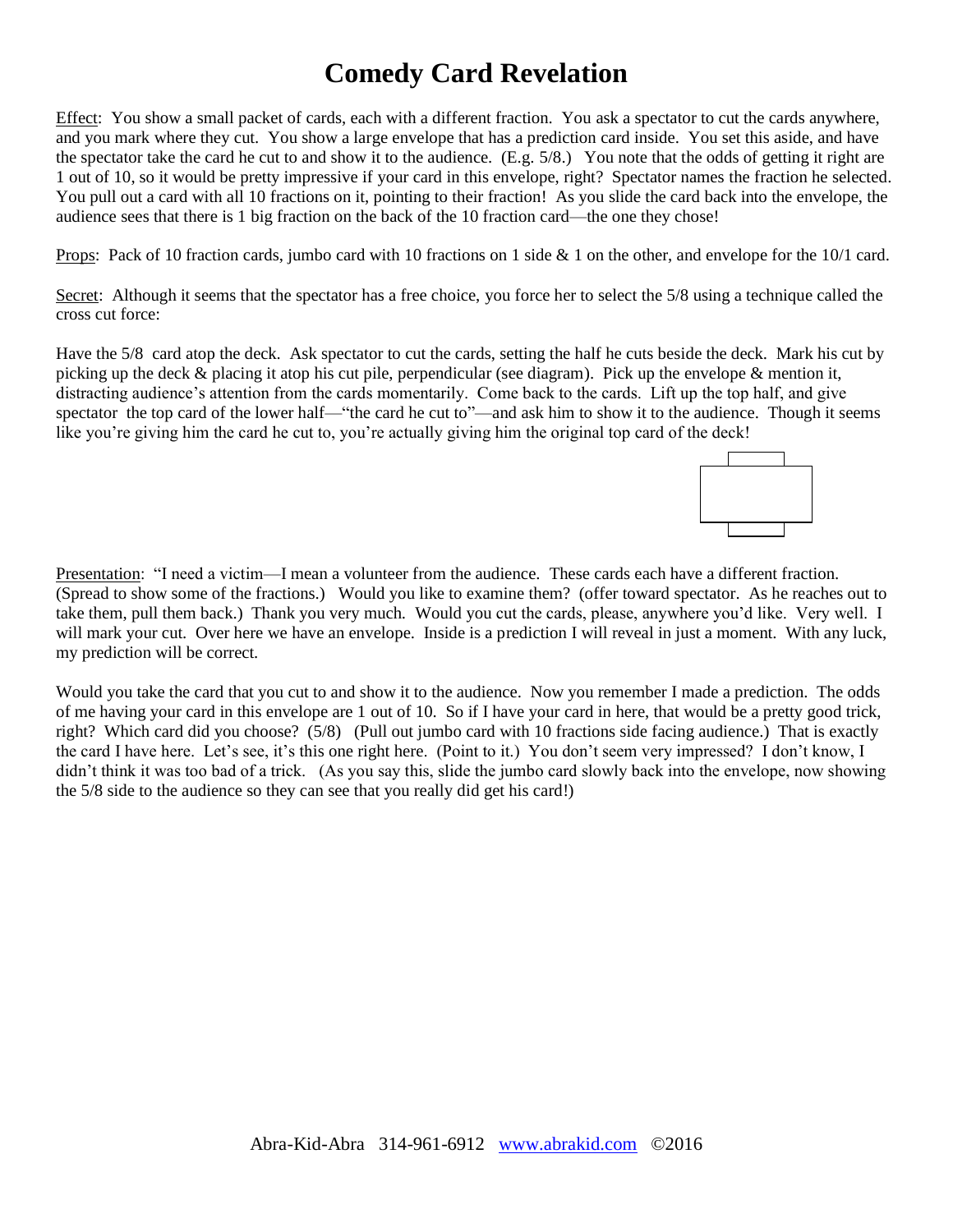# **Cutting Cards**

Effect: "I'll bet that you can cut the cards anywhere you like, and I can tell the card you cut to—without touching the deck. Do you think I can do this?" You proceed to do it!

Props: Packet of fraction cards.

Secret: Turn the packet face up. Put a face down card on top, so it looks like a face down deck. Wherever he cuts, you'll see the fraction!

Notes: This is a good gag to do *after* you have done a trick or two with the fraction cards, so your audience is familiar with them.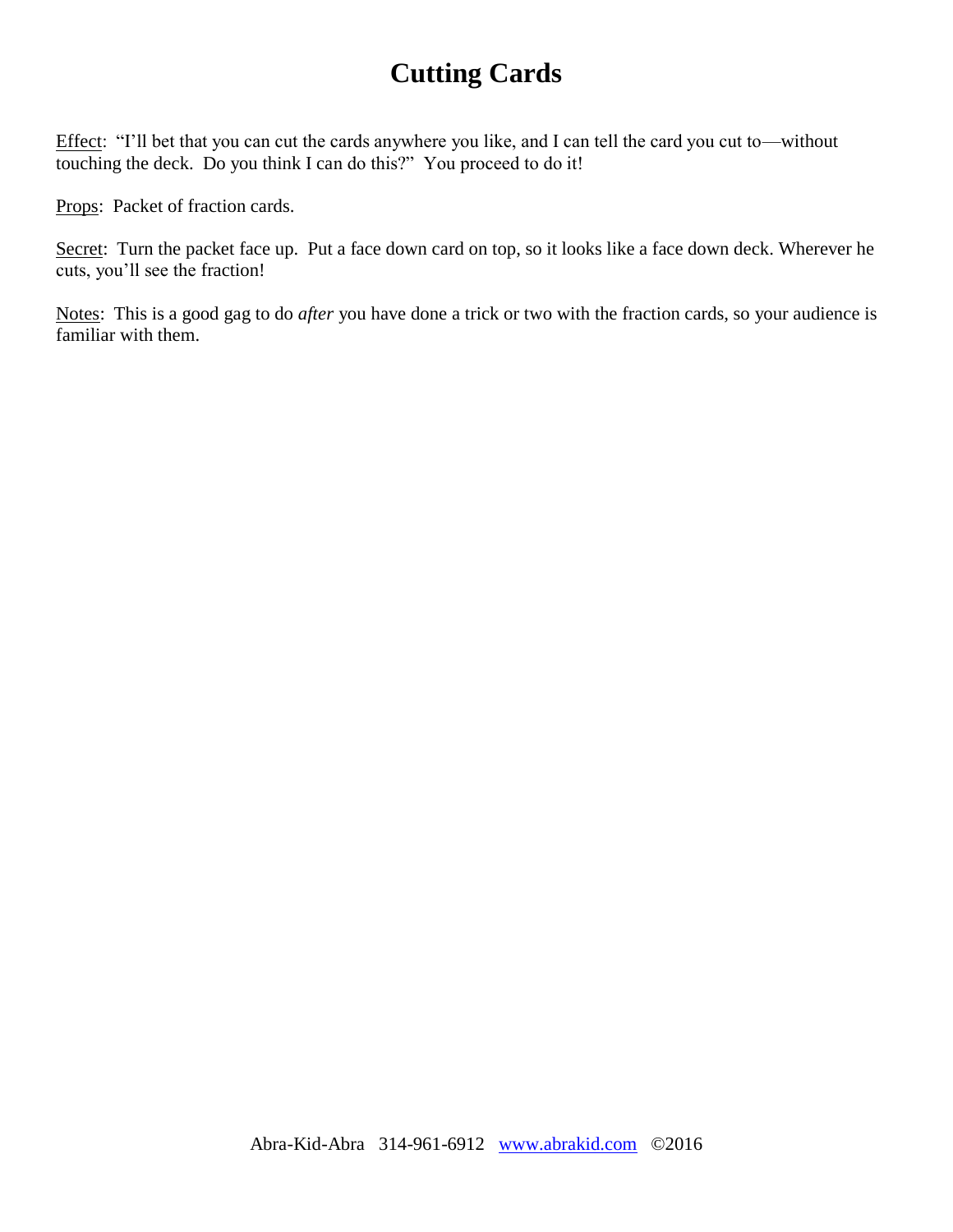# **Fraction Wordle Jeopardy**



Slide 2



Pie (Pi) in the Face

Slide 3



apple pie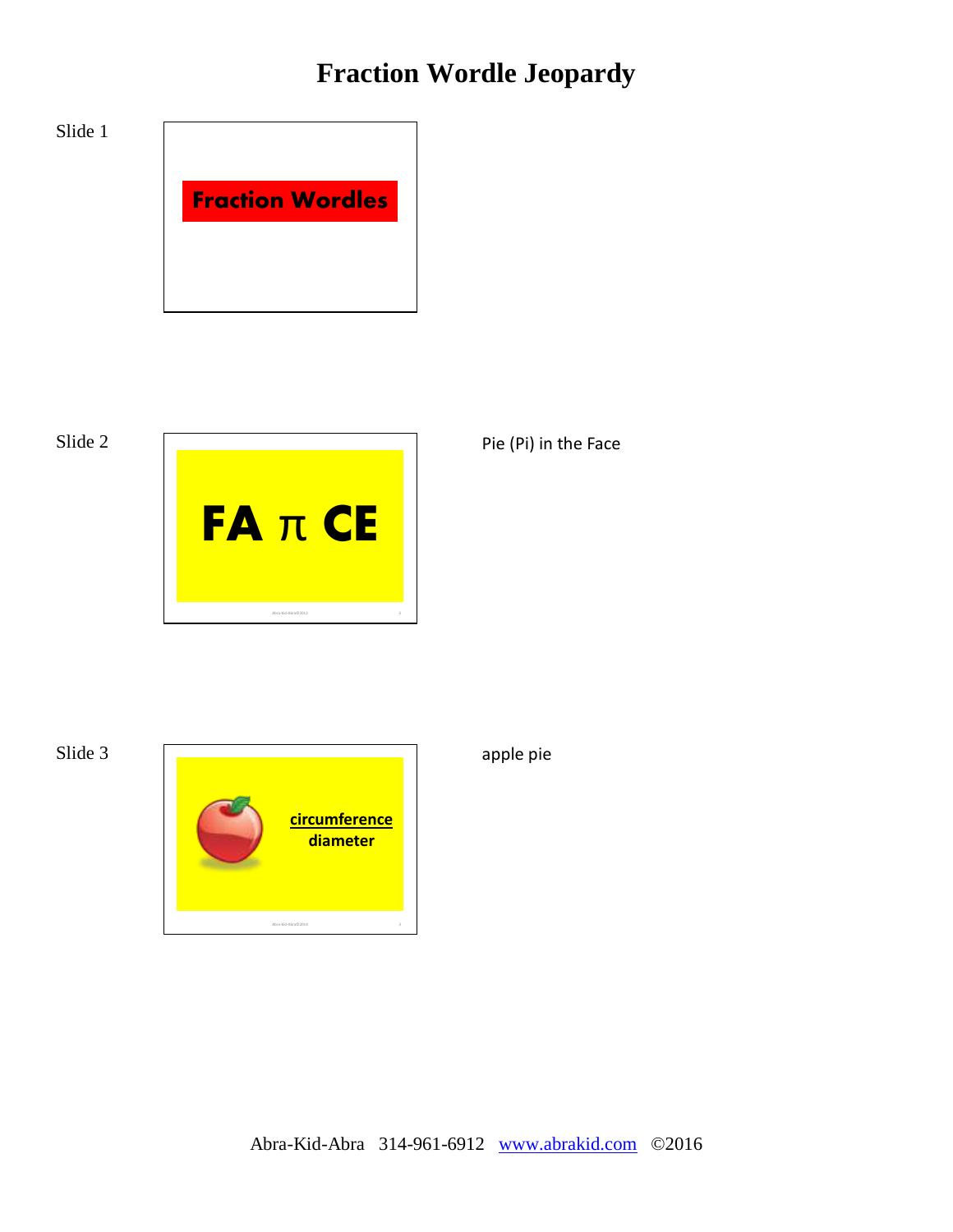

# Slide 5



### different pi's

pumpkin pie

### Slide 6



Pizza Pi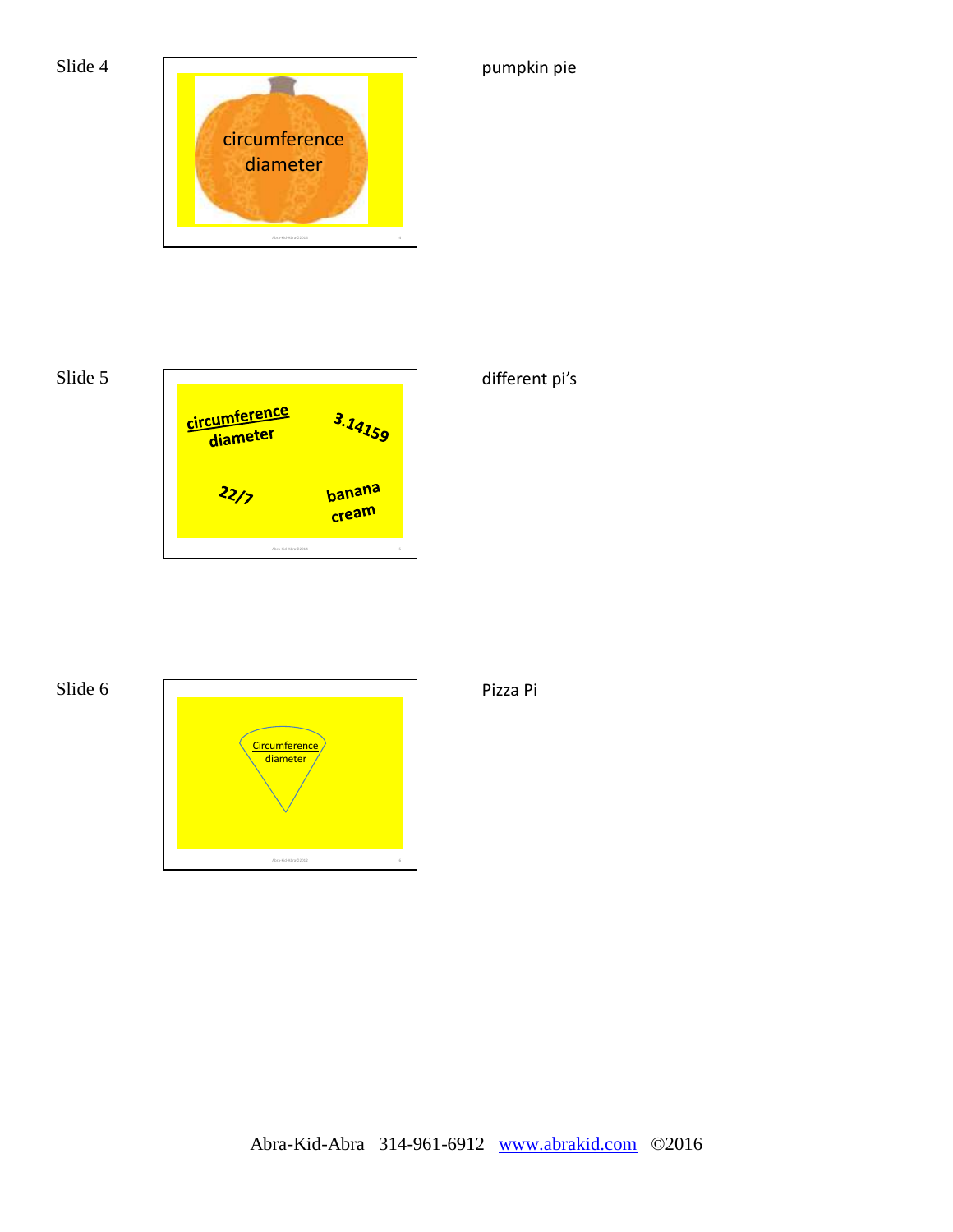

Slide 8







Pi (or pi-22/7)

4/5

5/2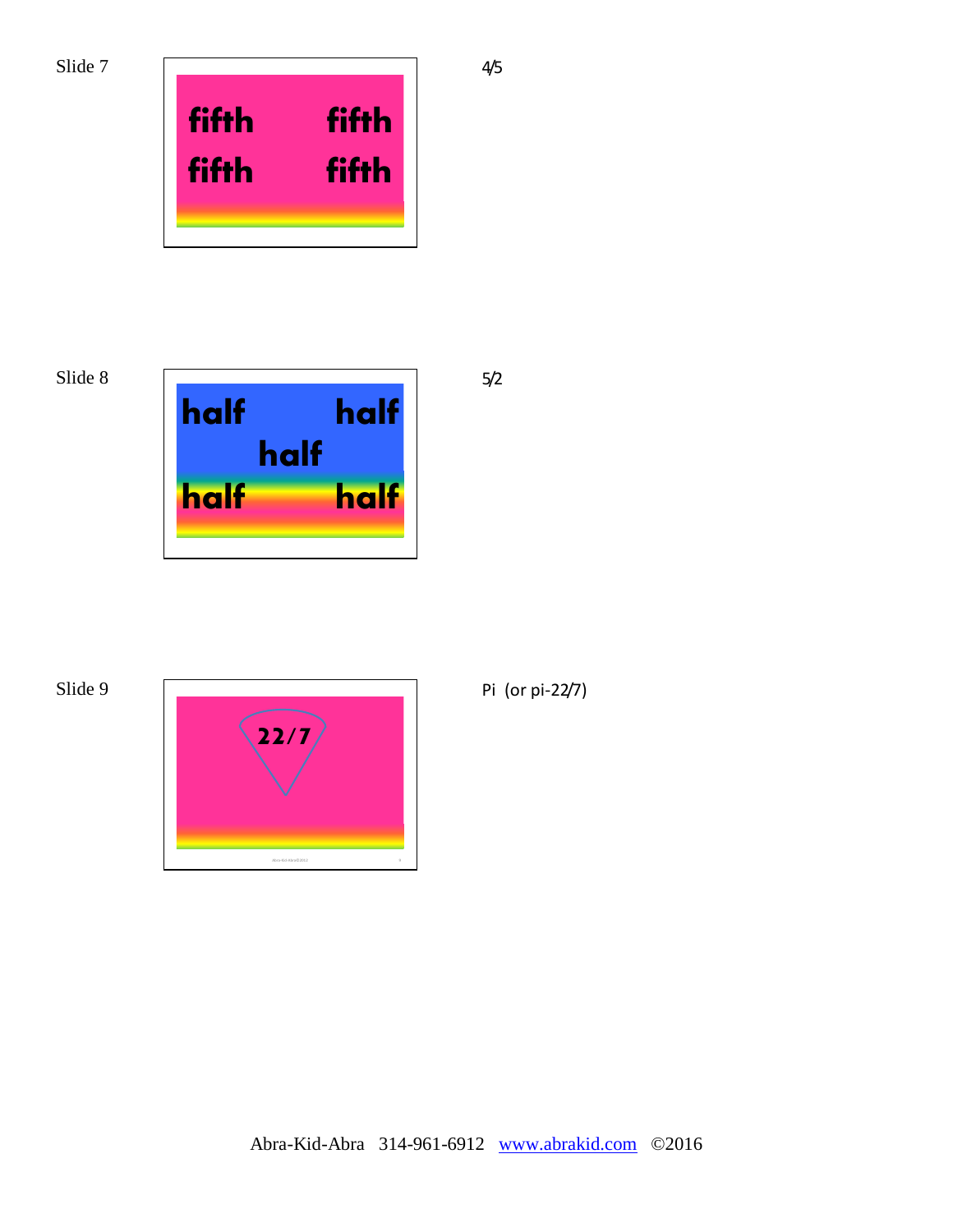

Slide 11



7/2=3.5 (7 divided, by 2, equals 3.5)

Half of 9 equals 4.5.

Slide 12



half an hour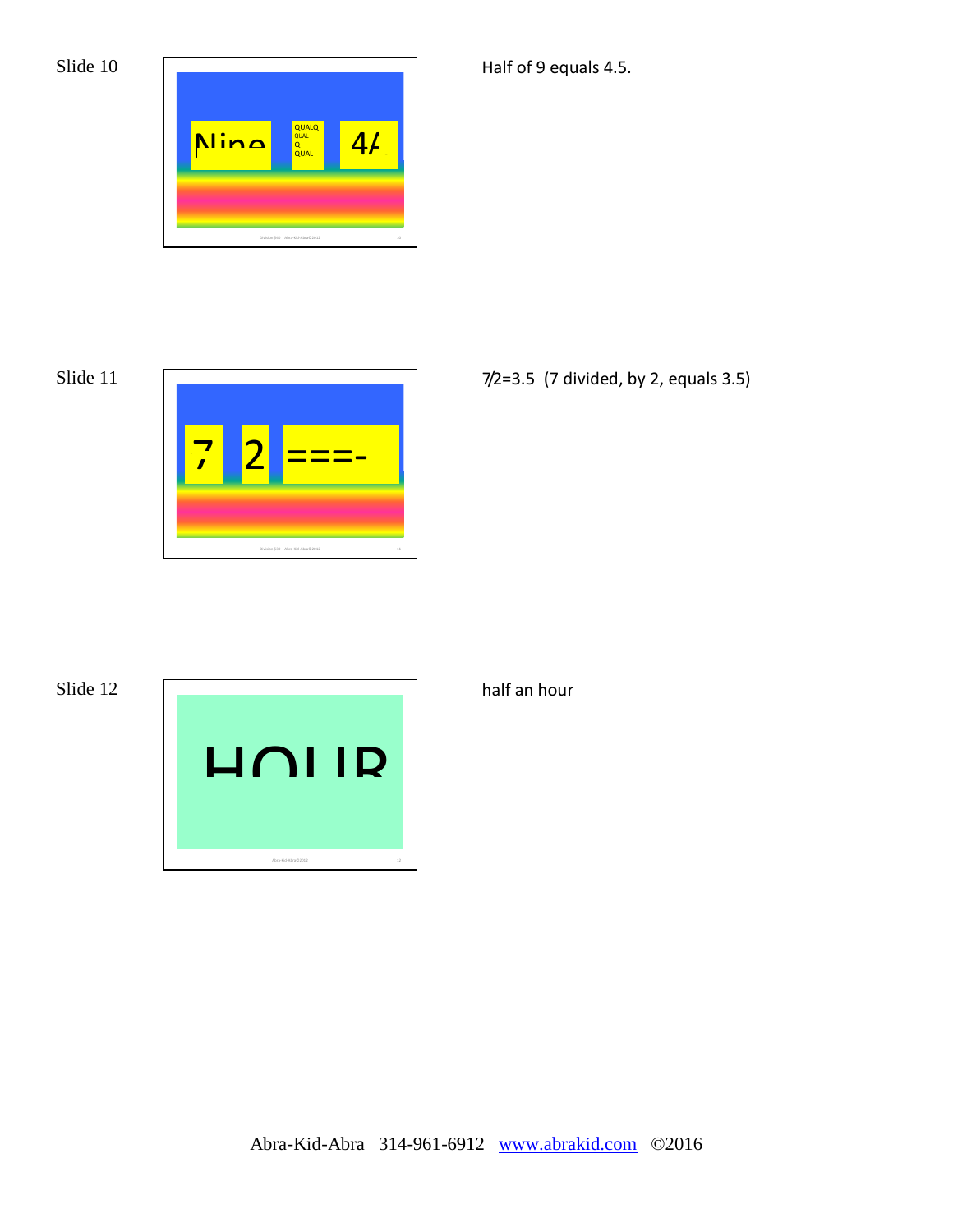

Slide 14



Whole Numbers

3.5% Interest

Slide 15



### reducing fractions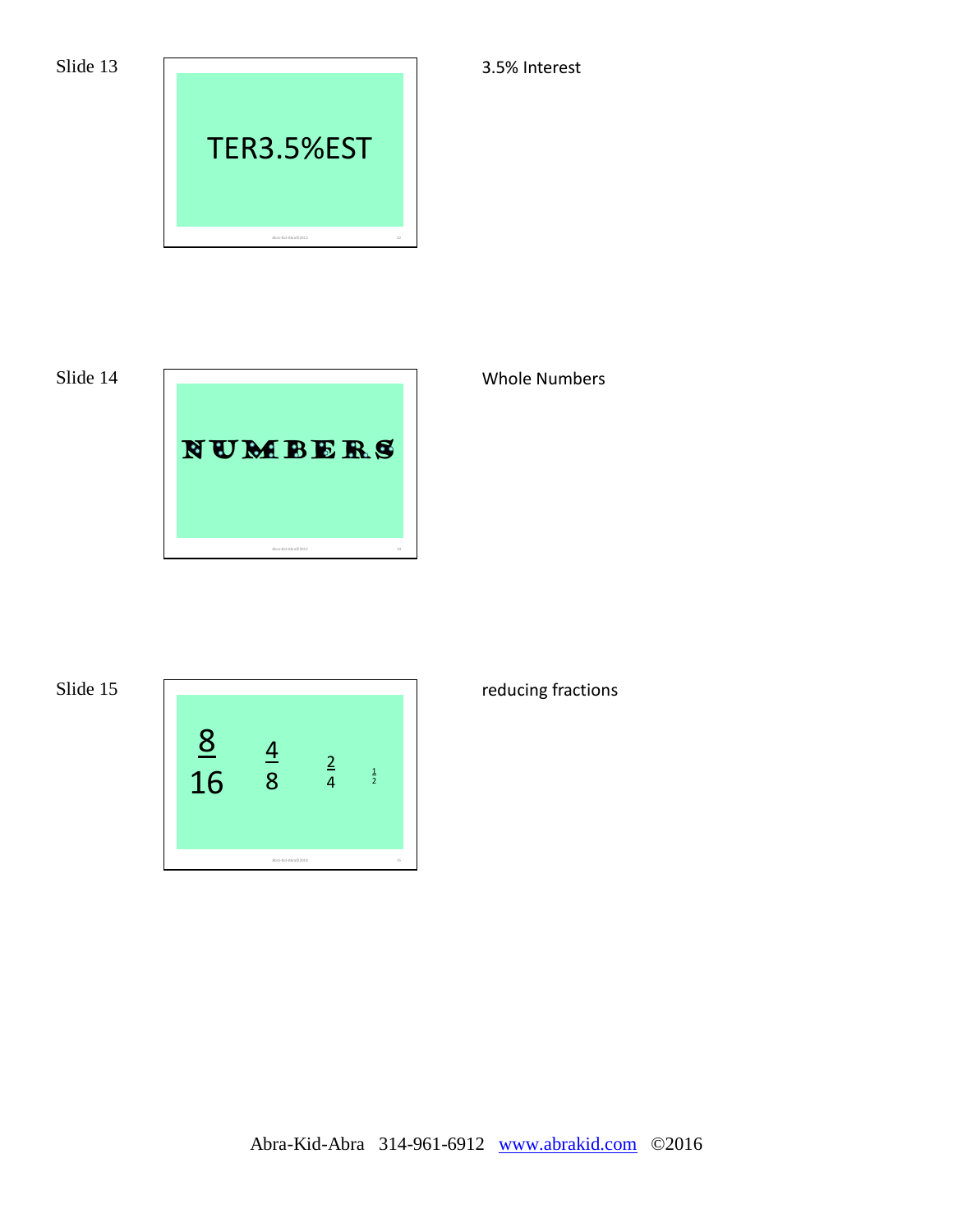Slide 16



There are 3 types of people: Those who are good at math, and those who are not good at math.



### Slide 18



4 equal sides in a square

### $\pi$ r<sup>2</sup> (Area of a circle)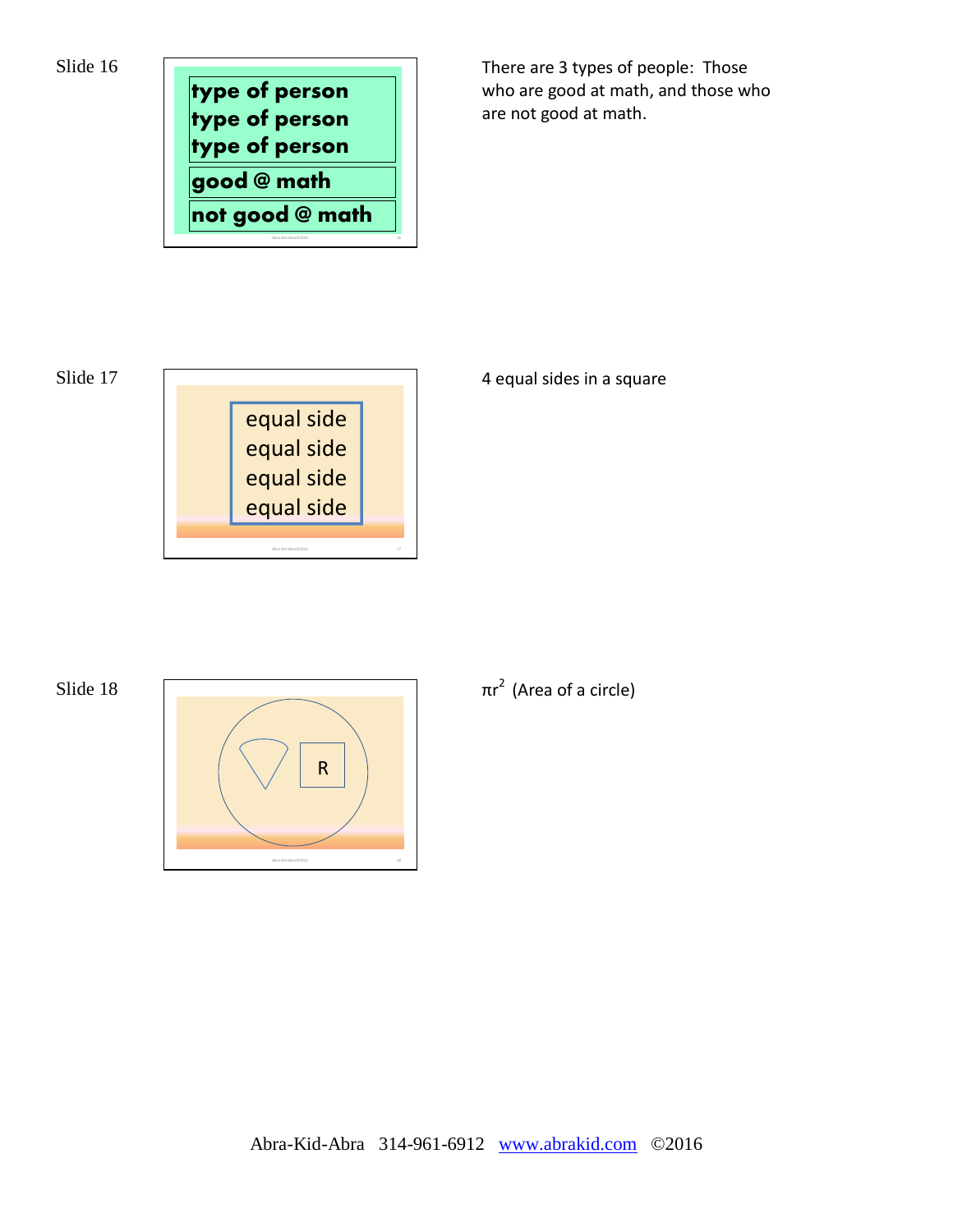



Slide 20  $\sqrt{a^2 + b^2}$  Area of a cylinder:  $\pi r^2$ h (pi r squared x height)



Slide 21  $\sqrt{a^2 + b^2}$  Area of a cone:  $\pi r^2 h/3$  (pi r squared x height divided by 3)

Area of a Triangle = (base x height)  $/2$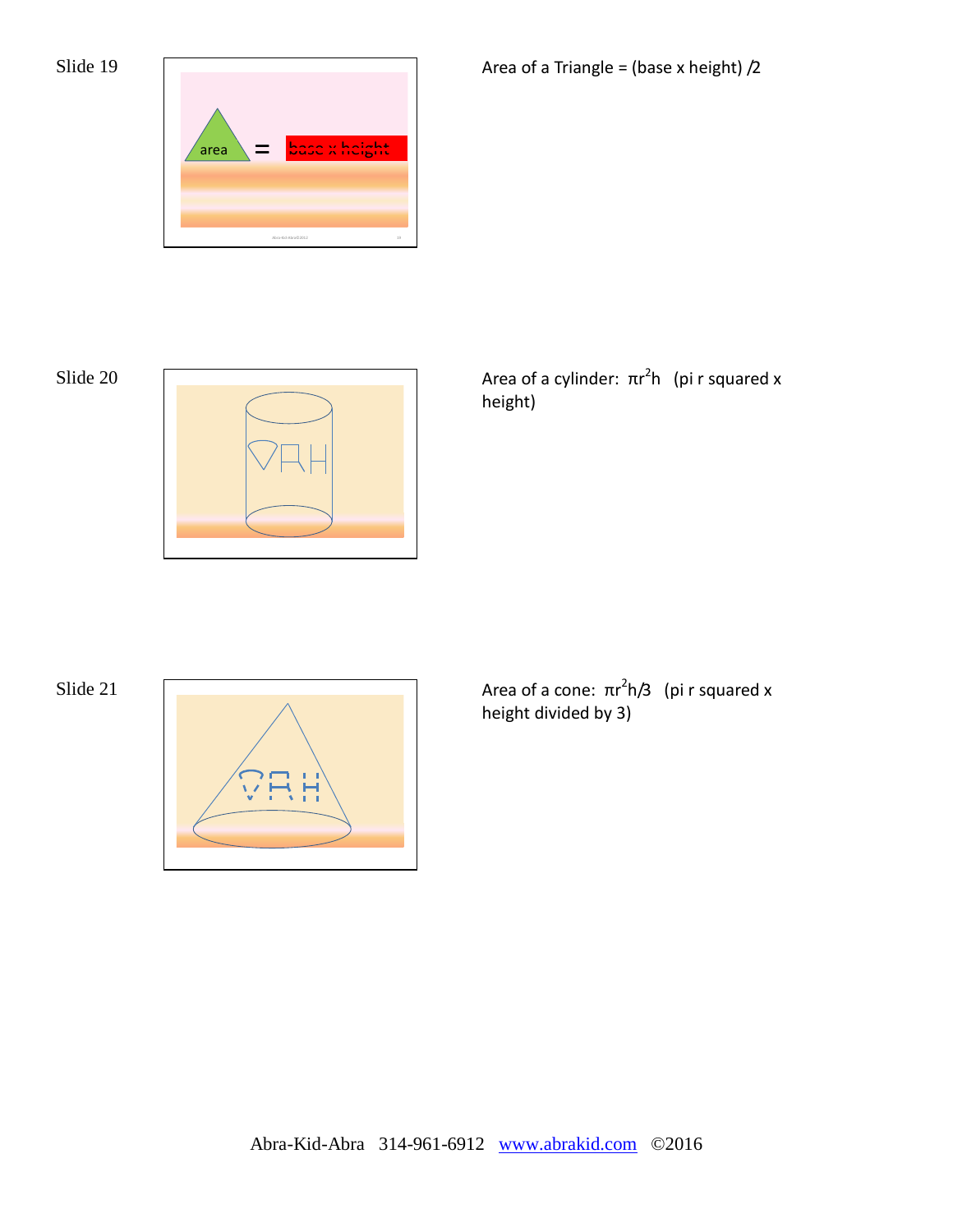





lowest common denominator

**Multiply** 



Long Division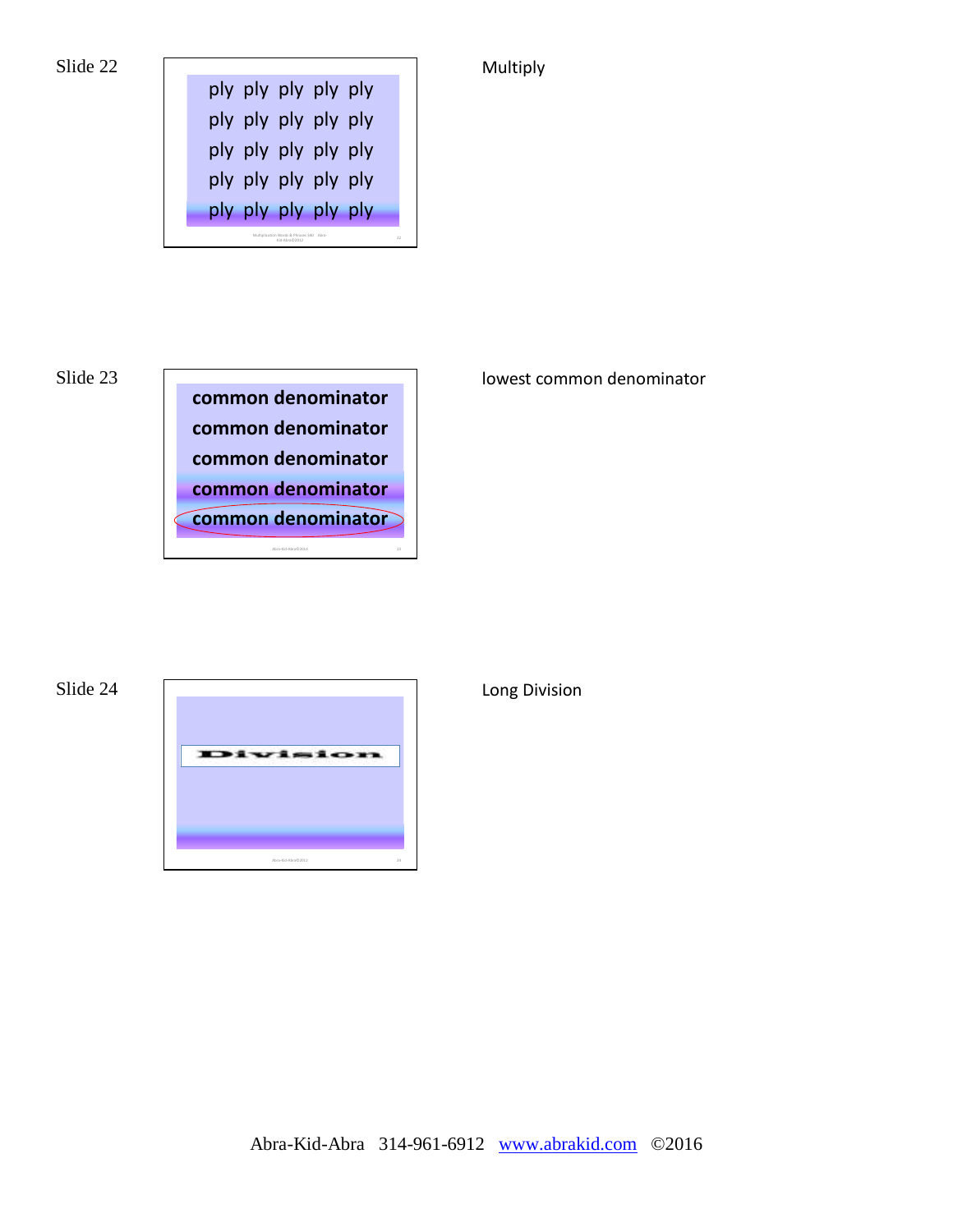

Slide 26



Division (D vision)

repeating decimal

### Slide 27

| <b>Answers-Fraction Wordles</b> |                    |                   |                                                                                      | Samples:<br>3 Years Old<br>Listen up<br>Pain in the Neck<br>Lunderstand |                                  |
|---------------------------------|--------------------|-------------------|--------------------------------------------------------------------------------------|-------------------------------------------------------------------------|----------------------------------|
|                                 | Pi                 | <b>Equations</b>  | <b>Expressions</b>                                                                   | <b>Geometry</b>                                                         | <b>Arithmatic</b>                |
| 100                             | Pie in<br>the face | 4/5               | Half an Hour                                                                         | 4 sides in a<br>square                                                  | Multiply                         |
| 200                             | Apple Pie          | 5/2               | 3.5% interest                                                                        | Area of a circle<br>$= \pi r^2$                                         | I owest<br>Common<br>Denominator |
| 300                             | Pumpkin<br>Pip     | Pi (22/7)         | whole numbers                                                                        | Area of a triangle<br>=base x height/2                                  | <b>Long Division</b>             |
| 400                             | Different<br>Pips  | Half of $9 = 4.5$ | reducing fractions                                                                   | Area of a cylinder<br>$\pi r^2 h$                                       | Repeating<br>Decimal             |
| 500                             | Pizza Pie          | $7/2 = 3.5$       | There are 3 types of<br>people: those who are<br>good at math. & those<br>who aren't | Area of a cone<br>$=\pi r^2 h/3$                                        | Division                         |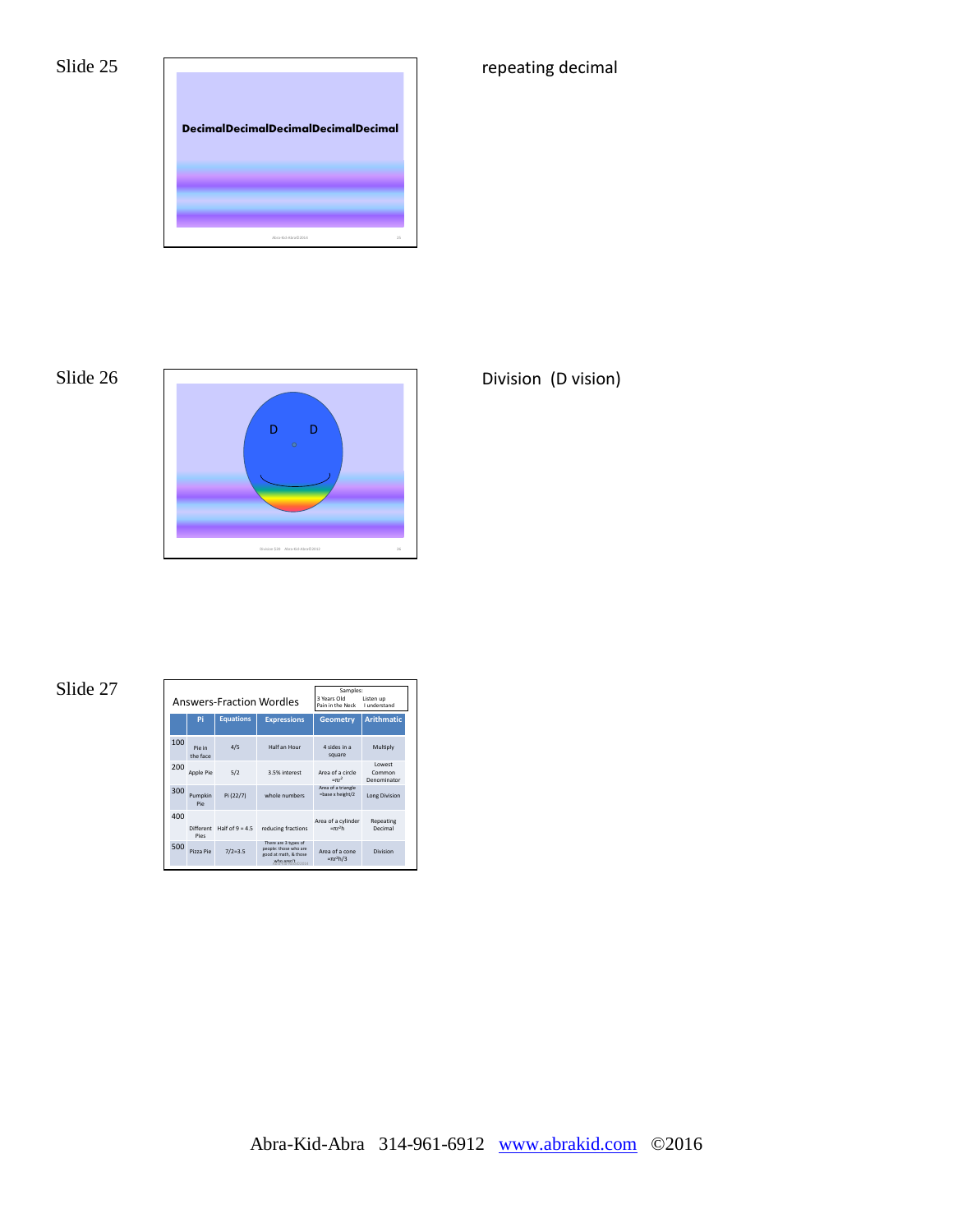# Fraction Puzzlers

### **1. Half of 8 = 3?**

My teacher says that half of 8 is 3. How can this be? Or has he lost his marbles?

### **2. Make 100 with four 9's**

Challenge: Can you make four 9's equal 100? You can combine the 9's however you like—e.g. 99, 999, etc. You can also use any of these::  $+$ ,  $-$ ,  $x$ ,  $\lambda$ .

### **3. What's On It?**

Ask someone to write any word on a paper. So that you can't see what was written, they should put their hand on top of the paper.

You tell them what's on the paper. How?

### **4. Tearing a Paper in 3**



Start with a strip of paper with 2 tears running halfway down the paper (above). Holding an upper corner in each hand, can you pull the paper apart into 3 pieces so you are left holding 1 piece in each hand, and the middle piece falls to the floor?

### **5. Reducing Fractions**

Can you reduce these fractions?

 $4/8=$ 

 $3/9=$ 

 $3/7=$ 

### **6. Secret Code**

How many letters are in each word? What famous math concept does this represent?

May I have a large container of orange juice now please.

### **How to Do Puzzlers**

Props: Nine 8.5x11 sheets, each with a letter for #5 (in show)

Divide students into 3 groups. Tear off a different betcha above for each group. Allow a few minutes to solve. Visit groups. Help as needed. Have groups present and teach their betcha to the class, with each student having a role. Or have them mingle, sharing with others from different groups.

Repeat with round 2 if time permits. Or show remaining betchas to the class. Let them try to solve before revealing the solution.

**Solutions**

 1. Draw a line thru the 8. The right half is 3!

2.  $99 + 9/9 = 100$ .

3. You say, "Your hand!"

4. Hold the middle in your mouth. After you tear the 2 off, let the middle piece drop.

- 5.  $\frac{1}{2}$ ,  $\frac{1}{3}$ ,  $\frac{3}{7}$  (write the last one smaller!)
- 6. Pi. 3.1415926536

 $912 \text{ w}$